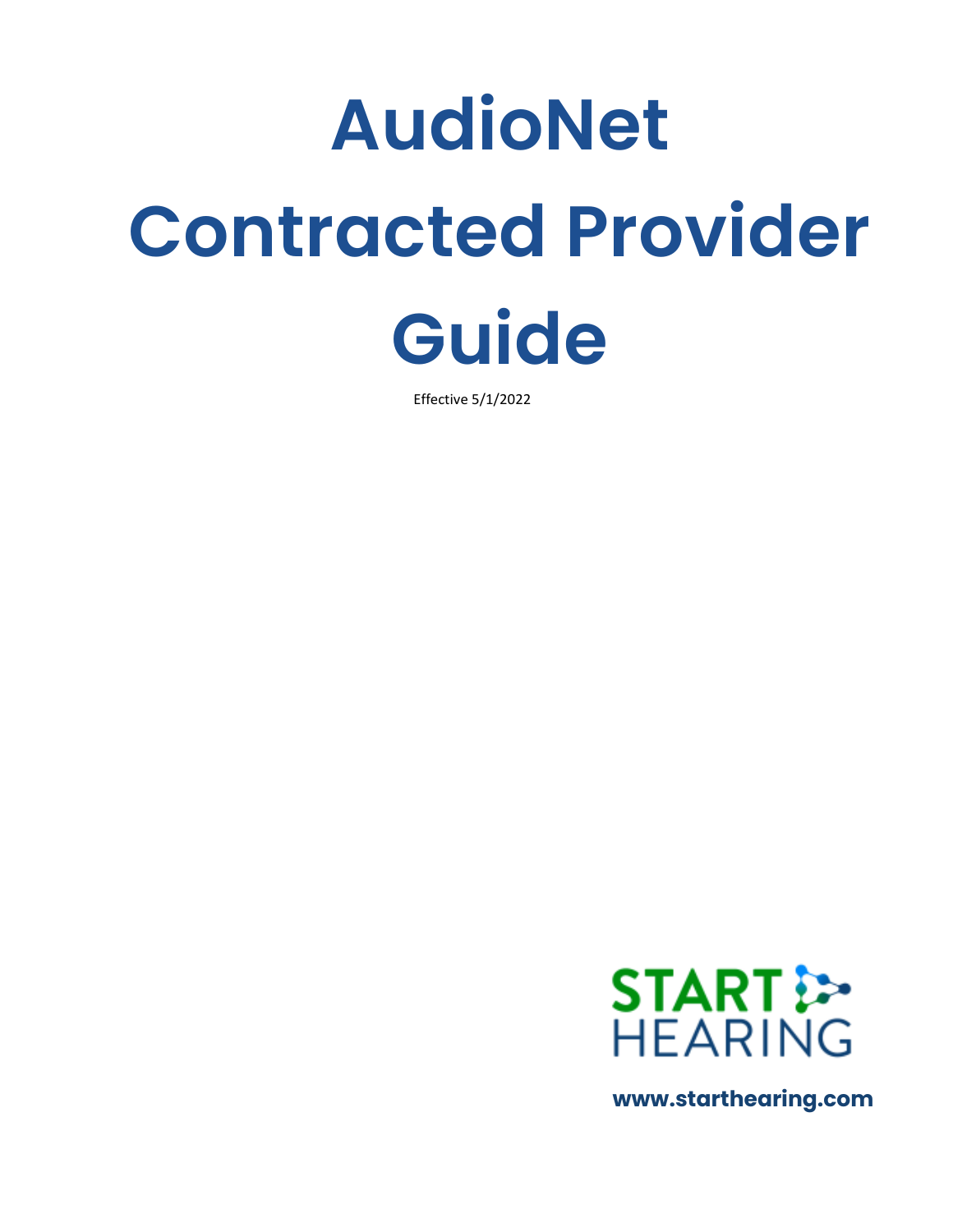# START :

| <b>Table of Contents</b>          |  |
|-----------------------------------|--|
|                                   |  |
|                                   |  |
|                                   |  |
|                                   |  |
| <b>GROUP SPECIFIC INFORMATION</b> |  |
|                                   |  |
|                                   |  |
|                                   |  |
|                                   |  |
|                                   |  |
|                                   |  |
|                                   |  |
|                                   |  |
|                                   |  |
|                                   |  |
|                                   |  |
|                                   |  |
|                                   |  |
|                                   |  |
|                                   |  |
|                                   |  |
|                                   |  |
|                                   |  |
|                                   |  |
|                                   |  |
|                                   |  |
|                                   |  |
|                                   |  |
|                                   |  |
|                                   |  |
|                                   |  |
|                                   |  |
|                                   |  |
|                                   |  |
|                                   |  |
|                                   |  |
|                                   |  |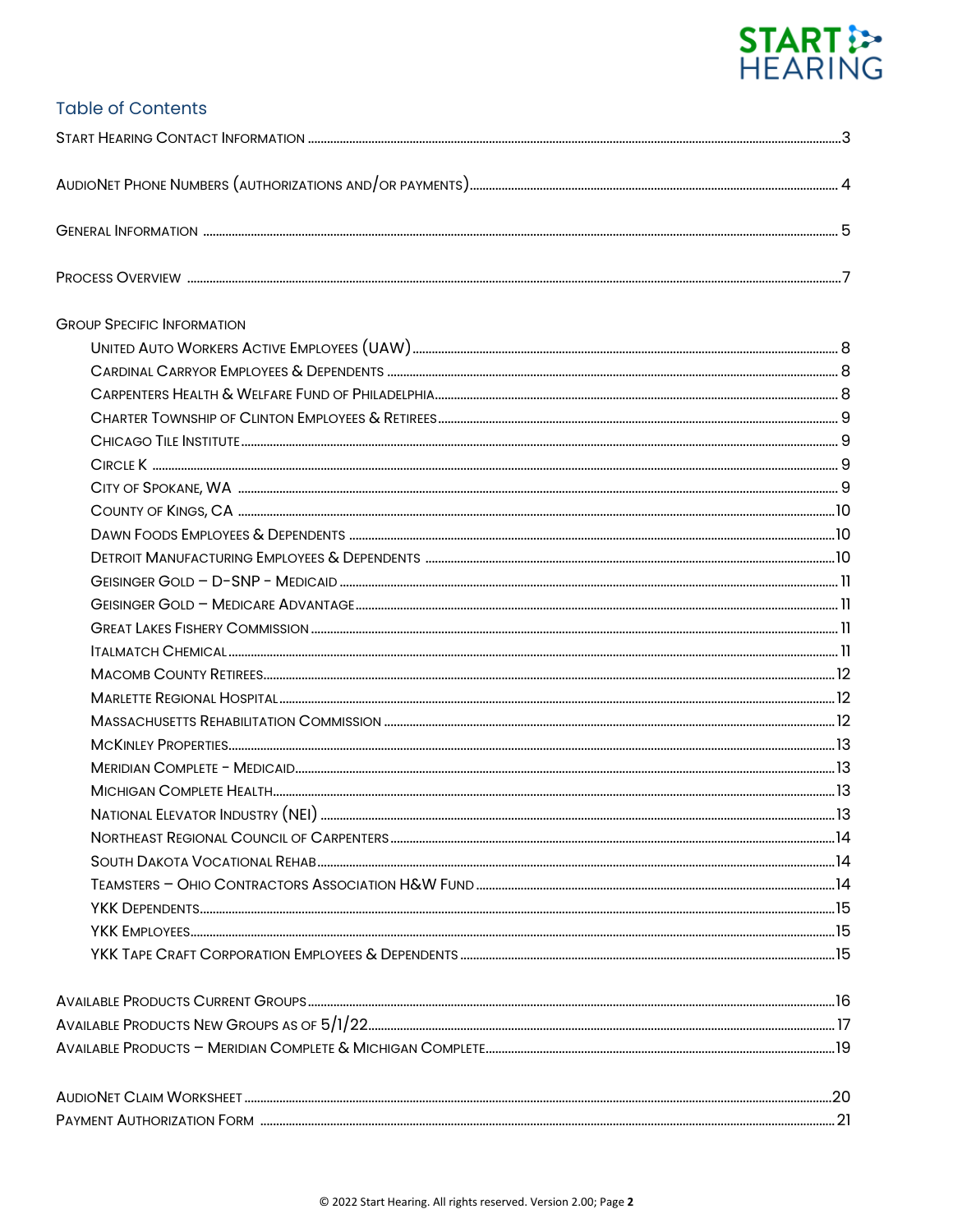

# **Start Hearing Contact Information**

**Starkey – ATTN: Start Hearing 6700 Washington Ave S Eden Prairie, MN 55344-3405**

**WHEN SENDING CUSTOM ORDERS, PLEASE DO NOT EMAIL PAPERWORK UNLESS SCANS ON FILE ARE BEING USED. PLEASE SEND REQUIRED PAPERWORK WITH THE IMPRESSIONS TO AVOID POSSIBLE ORDER ERROR AND DELAY.**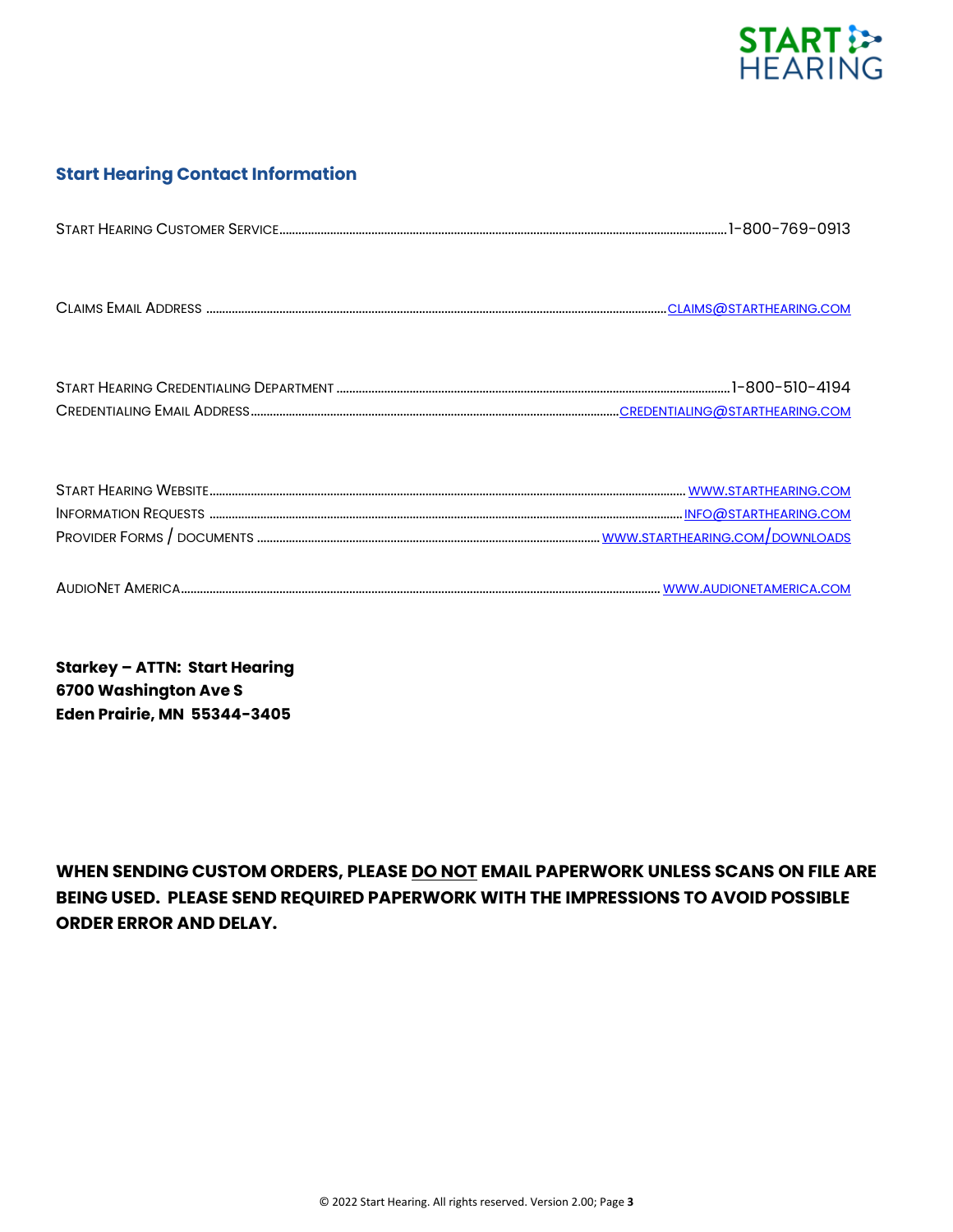

# **AudioNet Phone Numbers**

# Provider must call the appropriate number below for authorizations and payments, when required, before services are rendered.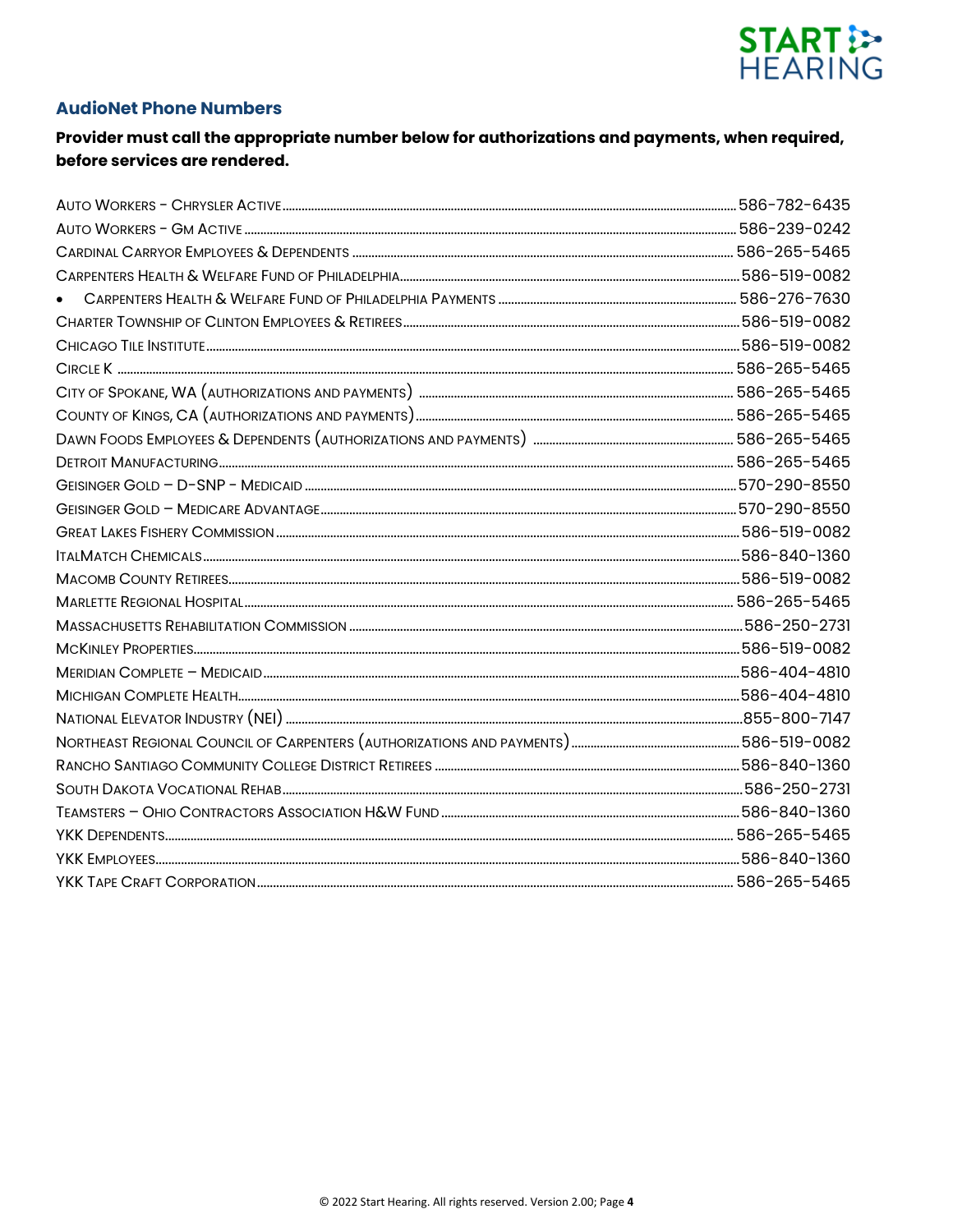

# **General Information**

- **NEW starting 5/1/22: Start Hearing will now be collecting patient out of pocket amounts for the following AudioNet groups:**
	-
	- Geisinger Gold Medicare Advantage McKinley Properties
	- Great Lakes Fishery Commission South Dakota Vocational Rehab
	-
	- Macomb County Retirees UAW GM Active
- Charter Township of Clinton Retirees Massachusetts Rehabilitation Commission
	-
	-
	- Italmatch Chemicals UAW Chrysler Active
		-

- **Payment Form:**
	- Payments for the groups listed above will need to be collected at the time of fitting. Please complete the payment form (page 21) and fax to Start Hearing at 952-995-8884.
	- If patients would like to pay Start Hearing over the phone, please call: 1-800-733-2588
- **Authorizations:**
	- Authorizations are specific to provider and location. The authorized provider must test and fit the patient.
	- If one provider tests but another will be fitting the patient, the fitting provider must be added to the current authorization with AudioNet, or a new authorization must be obtained.
- **Eligibility and co-pay fees:**
	- Each group has their own out of pocket fees which will be collected by Start Hearing or by AudioNet directly.
		- *Patients in the below groups MUST pay their co-pay amounts to AudioNet BEFORE the order can be placed:*
			-
			- Carpenters H&W Fund of Philadelphia NE Regional Council of Carpenters
			- City of Spokane, WA YKK Dependents
			- County of Kings, CA **•** YKK Employees
			- Dawn Foods Employees & Dependents YKK Tape Craft Corporation
			- Detroit Manufacturing
			- Cardinal Carryor 1999 Marlette Regional Hospital
				-
				-
				-
				-

- **Earmolds and receivers:** 
	- No charge to the patient with the initial order or if ordered within the trial period.
	- Replacement earmolds are processed on the provider's commercial account.
		- Patient is charged \$40 per mold.
	- Children up to age 3 are covered for 4 replacement earmolds per year at no charge to the patient.
	- Children ages 4-7 are covered for 2 replacement earmolds per year at no charge to the patient.
- **Absolute Power Receivers:**
	- Covered at no charge to the patient or provider when ordered with new hearing aids or within the trial period.
	- Replacement AP's are ordered under the provider's commercial account
		- **•** Patient is responsible for the invoice total.
- **Hearing aid services:** 
	- Programming, cleaning, adjustments performed within the first 6 months after fitting are no charge to the patient.
	- After 6 months, the patient may be charged \$20 per visit.
- **Repairs:**
	- Repairs are processed on the provider's commercial account.
	- Provider may charge usual and customary rates for out of warranty repairs.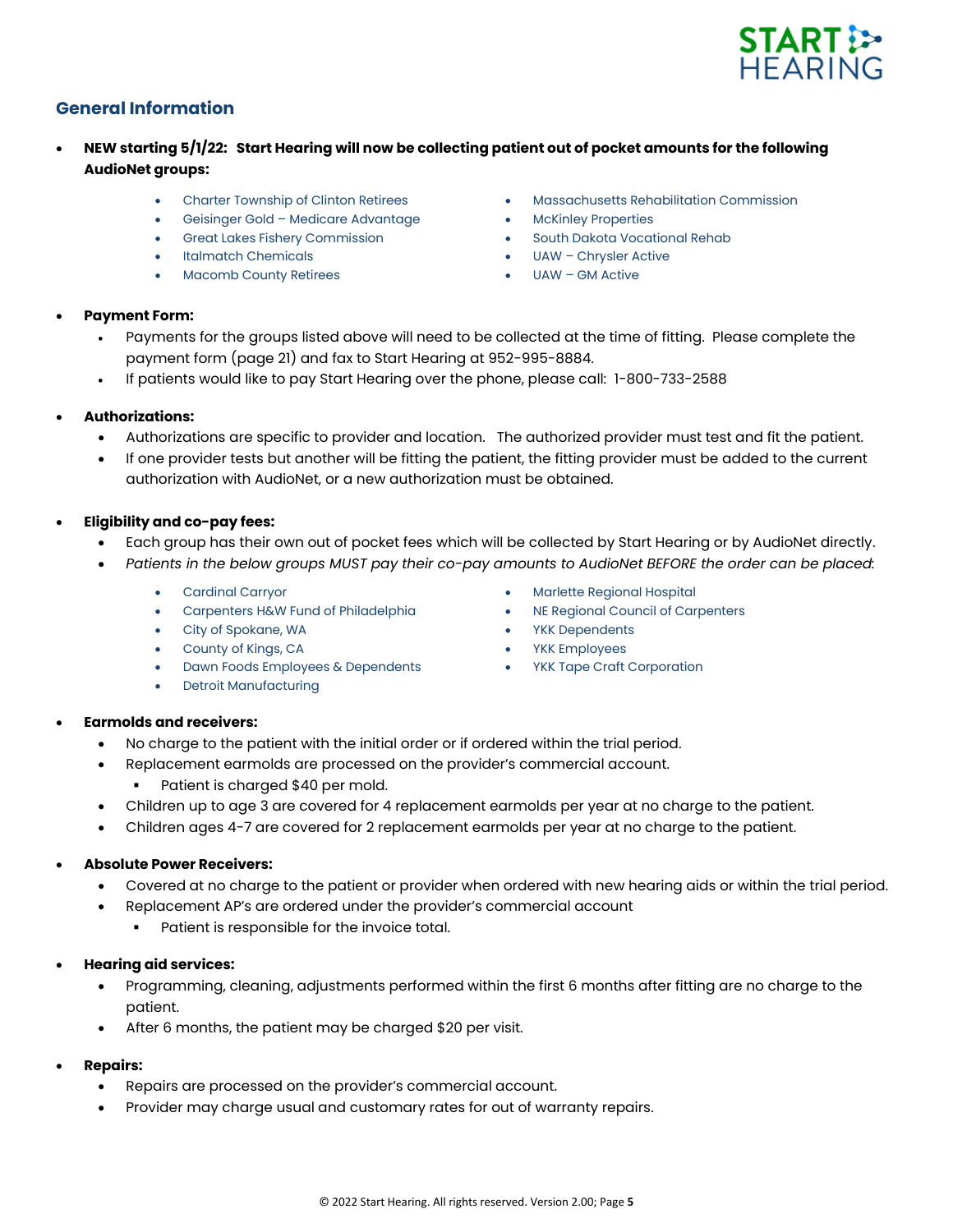

#### • **L&D replacement**:

- These are processed on the Start Hearing account.
- Providers may charge the patient \$150 for one hearing aid or \$250 for two aids.
- An additional \$50 may be charged to the patient if the service takes place after 6 months from the fitting date and a new audiogram is required.
- L&D forms should be emailed t[o claims@starthearing.com](mailto:claims@starthearing.com)

#### • **Returns and exchanges:**

- Must be done within the 45-day trial period.
- If hearing aids are returned, the provider may only keep the testing fees (S0618, V5010, V5020).
- Other billed fees must be remitted to Start Hearing and out of pocket fees returned to the patient.

#### • **Batteries for NEI members:**

- Members receive a 3-year supply of batteries from Start Hearing.
- First year supply will be sent directly to the patient after Confirmation of Delivery Document is received.
- Patient will receive instructions on how to order 2<sup>nd</sup> and 3<sup>rd</sup> year supply one year after fitting date.

#### • **Batteries for all other groups:**

• Each hearing aid will ship with 48 complimentary batteries. Additional batteries will be patient responsibility.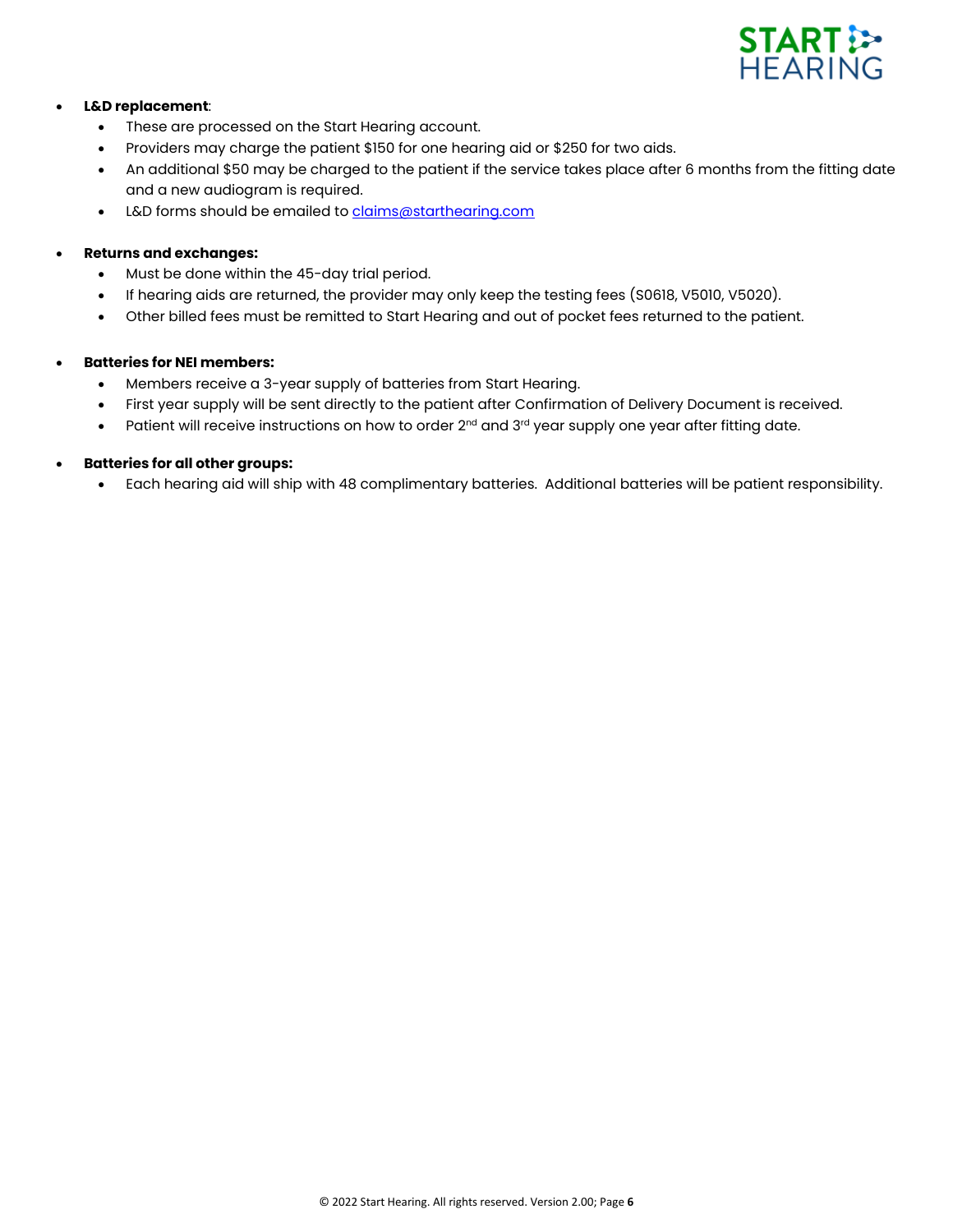

#### **PROCESS OVERVIEW**

The following information pertains to ALL groups under AudioNet. Each contract will have specific information on the following pages.

Evaluations, fittings and follow up services are required to be performed by a Start Hearing credentialed audiologist or ENT. Authorizations are specific to provider and location., The authorized provider must perform the testing AND fitting. If another provider performs the fitting, provider must contact AudioNet to update the authorization.

There are a few contracts that will allow a credentialed HIS or HAD. Please see specific contract information.

#### **Process Overview**

- 1. Patient will be referred to a Start Hearing network provider by AudioNet.
- 2. Provider must call AudioNet at the designated number listed on page 4 for the ID and authorization numbers.
- 3. Provider will send the order and supporting documentation to Start Hearing:
	- **AudioNet Claim Worksheet** or Rehabilitation Authorization forms
	- **Audiogram**: Must be signed and dated by the authorized provider
	- **Order form**:
		- Standard products (no impressions):
			- o Paperwork can be emailed: [claims@starthearing.com](mailto:claims@starthearing.com)
	- **Medical Clearance**: For GM Active first time hearing aid wearers only
	- **Impressions** when necessary
		- Custom products:
			- $\circ$  All paperwork must be sent with the impressions to Starkey, ATTN: Start Hearing
			- o Please DO NOT email paperwork that will accompany impressions.
- 4. Start Hearing will process and ship the order
- 5. Provider will fit the patient and fill out the patient payment form for any out-of-pocket fees.
	- Contracts that require the member to pay their out-of-pocket fees directly to AudioNet must do so **BEFORE** the order is placed. Please see specific information under the contract.
- **6. Provider will return the fitting confirmation form** *and* **patient payment form, when required, to Start Hearing by faxing the forms to: 952-995-8884**
	- **IF the patient would like to pay over the phone, please call Start Hearing on the day of fitting:** ▪ **1-800-733-2588**

# **Testing only claim**

- 1. Patient will be referred to a Start Hearing network provider by AudioNet.
- 2. Provider must call AudioNet at the designated number listed on page 5 for the ID and authorization numbers.
- 3. Provider will send the supporting documentation to Start Hearing:
	- **AudioNet Claim Worksheet** or Rehabilitation Authorization forms
	- **Audiogram**: Must be signed and dated by the authorized audiologist
	- **Patient Payment Authorization form: When required**
- 4. Start Hearing will set up and bill the claim for testing only.
- 5. If there is an out-of-pocket amount due for testing (see specific contract information on the following pages) fill out the patient payment authorization form and send with your paperwork.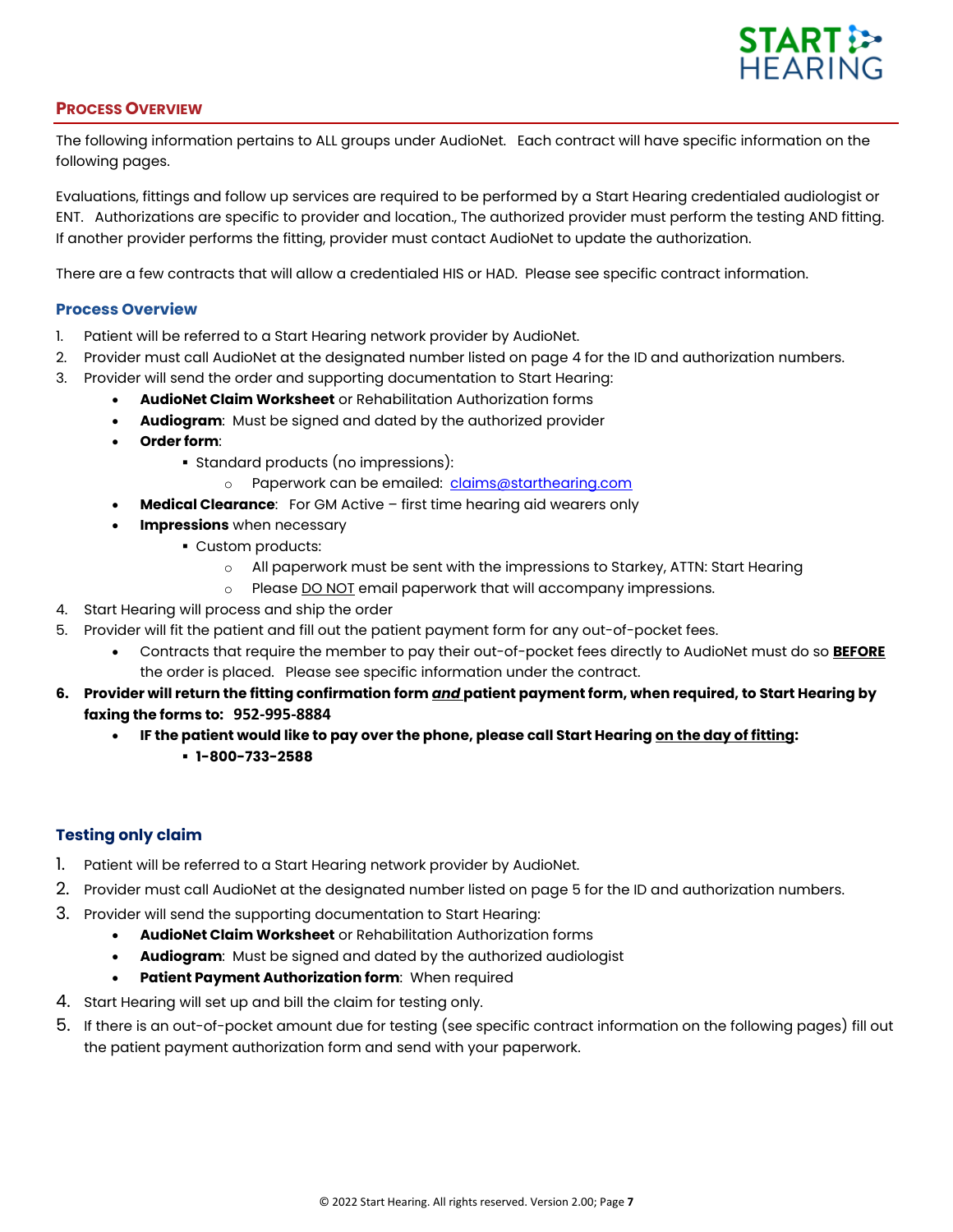

# **AudioNet – Group Specific Information**

# **United Auto Workers (UAW) – GM Active & Fiat Chrysler Active Employees**

Patients are eligible for replacement hearing aids every 36 months.

| Out of Pocket Fees Collected by: | Low           | <b>Select</b> | <b>Advanced</b>                | Premium                        |
|----------------------------------|---------------|---------------|--------------------------------|--------------------------------|
|                                  | (1200)        | (1600)        | (2000)                         | (2400)                         |
| <b>Start Hearing</b>             | \$0           | \$0           | \$0 Monaural<br>\$490 Binaural | \$0 Monaural<br>\$790 Binaural |
| <b>Start Hearing</b>             | $$0 - CROS$   | $N/A$ – Cros  | $N/A$ – Cros                   | $N/A$ – Cros                   |
|                                  | $$0 - BICROS$ | $$0 - BICROS$ | $$0 - BICROS$                  | $$140 - BICROS$                |
| Warranty                         | 3 Year        | 3 Year        | 3 Year                         | 3 Year                         |

*\*\*GM Employees require medical clearance.*

# **Cardinal Carryor Employees & Dependents**

#### *\****This program will allow audiologists and HIS providers for services and fittings.**

#### *Hearing aid Co-Pay fees must be paid directly to AudioNet before the order is placed.*

Patients are eligible for replacement hearing aids every 36 months.

| Out of Pocket Fees Collected by: | Low              | <b>Select</b>    | <b>Advanced</b>  | Premium          |
|----------------------------------|------------------|------------------|------------------|------------------|
|                                  | (1200)           | (1600)           | (2000)           | (2400)           |
| <b>Start Hearing</b>             | \$50             | \$50             | \$50             | \$50             |
| <b>Start Hearing</b>             | \$50 per ear     | \$50 per ear     | \$50 per ear     | \$50 per ear     |
| <b>AudioNet</b>                  | \$950 Monaural   | \$1200 Monaural  | \$1450 Monaural  | \$1600 Monaural  |
|                                  | \$1900 Binaural  | \$2400 Binaural  | \$2900 Binaural  | \$3200 Binaural  |
| <b>AudioNet</b>                  | $$1150 - Cross$  | $Cros - N/A$     | $Cros - N/A$     | $Cros - N/A$     |
|                                  | $$1900 - BICROS$ | $$2150 - BICROS$ | $$2400 - BICROS$ | $$2550 - BICROS$ |
| Warranty                         | 3 Year           | 3 Year           | 3 Year           | 3 Year           |

# **Carpenters Health & Welfare Fund of Philadelphia**

#### *Out of pocket fees must be paid directly to AudioNet before the order is placed.*

| Out of Pocket Fees Collected by: | Low<br>(1200)   | <b>Select</b><br>(1600) | <b>Advanced</b><br>(2000) | Premium<br>(2400) |
|----------------------------------|-----------------|-------------------------|---------------------------|-------------------|
| <b>AudioNet</b>                  | \$450 Monaural  | \$700 Monaural          | \$950 Monaural            | \$1100 Monaural   |
|                                  | \$850 Binaural  | \$1350 Binaural         | \$1850 Binaural           | \$2150 Binaural   |
| AudioNet                         | $$650 - Cros$   | $Cros - N/A$            | $Cros - N/A$              | $Cros - N/A$      |
|                                  | $$850 - BICROS$ | $$1100 - BICROS$        | $$1350 - BICROS$          | $$1500 - BICROS$  |
| Warranty                         | 2 Year          | 2 Year                  | 2 Year                    | 2 Year            |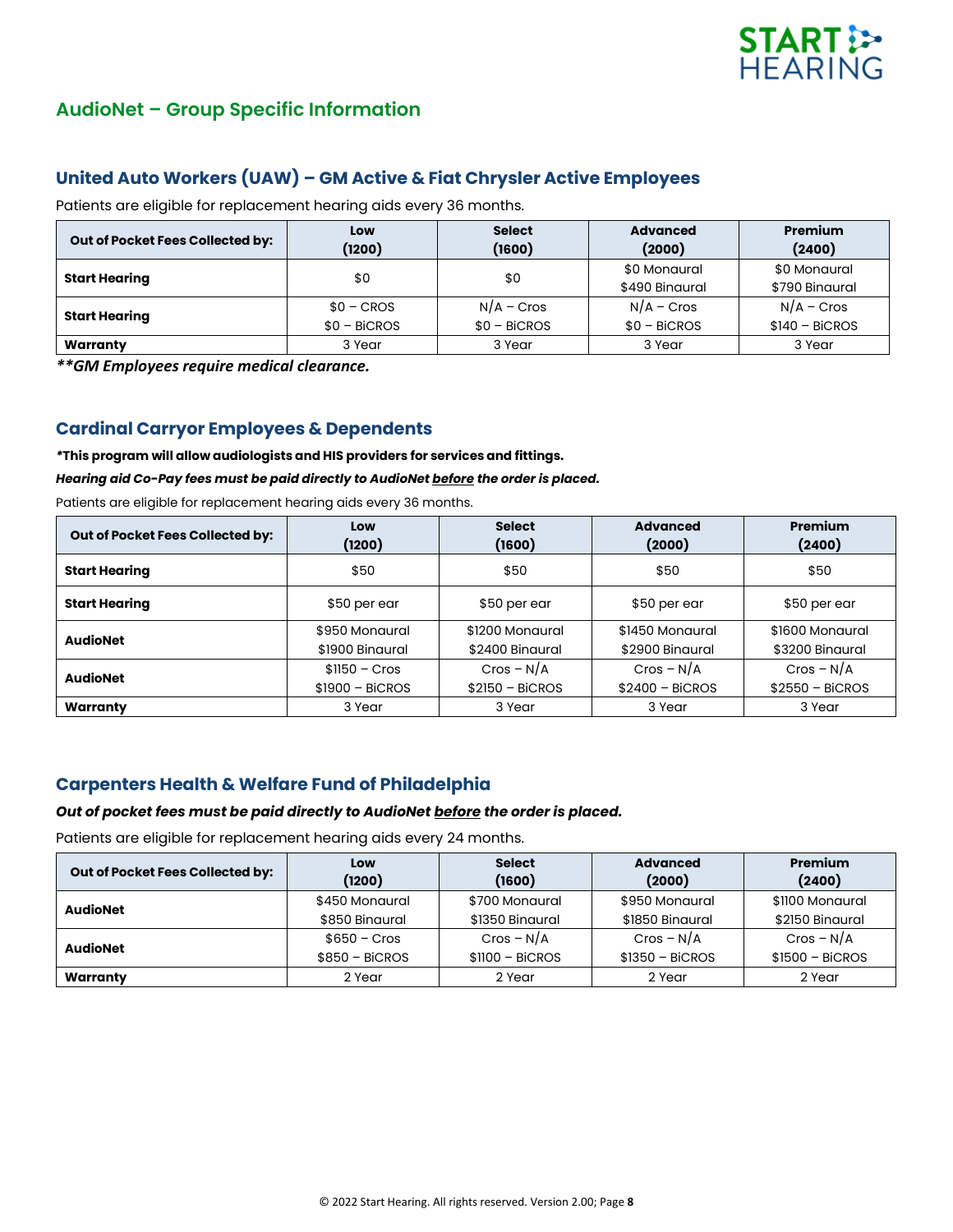

# **Charter Township of Clinton Employees & Retirees**

| Out of Pocket Fees Collected by: | Low<br>(1200)  | <b>Select</b><br>(1600) | <b>Advanced</b><br>(2000) | Premium<br>(2400) |
|----------------------------------|----------------|-------------------------|---------------------------|-------------------|
|                                  | \$0 Monaural   | \$250 Monaural          | \$500 Monaural            | \$650 Monaural    |
| <b>Start Hearing</b>             | \$0 Binaural   | \$500 Binaural          | \$1000 Binaural           | \$1300 Binaural   |
| <b>Start Hearing</b>             | $$200 - Cross$ | $Cros - N/A$            | $Cros - N/A$              | $Cros - N/A$      |
|                                  | $$0 - BICROS$  | $$250 - BICROS$         | $$500 - BICROS$           | $$650 - BICROS$   |
| Warranty                         | 3 Year         | 3 Year                  | 3 Year                    | 3 Year            |

Patients are eligible for replacement hearing aids every 36 months.

# **Chicago Tile Institute**

Patients are eligible for replacement hearing aids every 36 months.

| Out of Pocket Fees Collected by: | Low<br>(1200) | <b>Select</b><br>(1600) | <b>Advanced</b><br>(2000) | Premium<br>(2400) |
|----------------------------------|---------------|-------------------------|---------------------------|-------------------|
| N/A                              | \$0 Monaural  | \$0 Monaural            | \$0 Monaural              | \$0 Monaural      |
|                                  | \$0 Binaural  | \$0 Binaural            | \$0 Binaural              | \$0 Binaural      |
| N/A                              | $$0 - Cross$  | $N/A$ - Cros            | $N/A$ - Cros              | $N/A$ - Cros      |
|                                  | $$0 - BICROS$ | $$0 - BICROS$           | $$0 - BICROS$             | $$0 - BICROS$     |
| Warranty                         | 3 Year        | 3 Year                  | 3 Year                    | 3 Year            |

# **Circle K**

*\****This program will allow audiologists and HIS providers for services and fittings.**

*Hearing aid Co-Pay fees must be paid directly to AudioNet before the order is placed.* 

Patients are eligible for replacement hearing aids every 36 months.

| <b>Out of Pocket Fees Collected by:</b> | Low<br>(1200)    | <b>Select</b><br>(1600) | <b>Advanced</b><br>(2000) | Premium<br>(2400) |
|-----------------------------------------|------------------|-------------------------|---------------------------|-------------------|
| <b>Start Hearing</b>                    | \$50             | \$50                    | \$50                      | \$50              |
| <b>AudioNet</b>                         | \$1000 Monaural  | \$1250 Monaural         | \$1500 Monaural           | \$1650 Monaural   |
|                                         | \$2000 Binaural  | \$2500 Binaural         | \$3000 Binaural           | \$3300 Binaural   |
| <b>AudioNet</b>                         | $$1200 - Cross$  | $N/A$ - Cros            | $N/A$ - Cros              | $N/A$ - Cros      |
|                                         | $$2000 - BICROS$ | $$2250 - BICROS$        | $$2500 - BICROS$          | $$2650 - BICROS$  |
| Warranty                                | 3 Year           | 3 Year                  | 3 Year                    | 3 Year            |

# **City of Spokane, WA**

*\****This program will allow audiologists and HIS providers for services and fittings.**

*Hearing aid Co-Pay fees must be paid directly to AudioNet before the order is placed.* 

| <b>Out of Pocket Fees Collected by:</b> | Low              | <b>Select</b>    | <b>Advanced</b>  | Premium          |
|-----------------------------------------|------------------|------------------|------------------|------------------|
|                                         | (1200)           | (1600)           | (2000)           | (2400)           |
| <b>Start Hearing</b>                    | \$50             | \$50             | \$50             | \$50             |
| <b>AudioNet</b>                         | \$1000 Monaural  | \$1250 Monaural  | \$1500 Monaural  | \$1650 Monaural  |
|                                         | \$2000 Binaural  | \$2500 Binaural  | \$3000 Binaural  | \$3300 Binaural  |
| <b>AudioNet</b>                         | $$1200 - Cross$  | $N/A$ – Cros     | $N/A$ – Cros     | $N/A$ – Cros     |
|                                         | $$2000 - BICROS$ | $$2250 - BICROS$ | $$2500 - BICROS$ | $$2650 - BICROS$ |
| Warranty                                | 3 Year           | 3 Year           | 3 Year           | 3 Year           |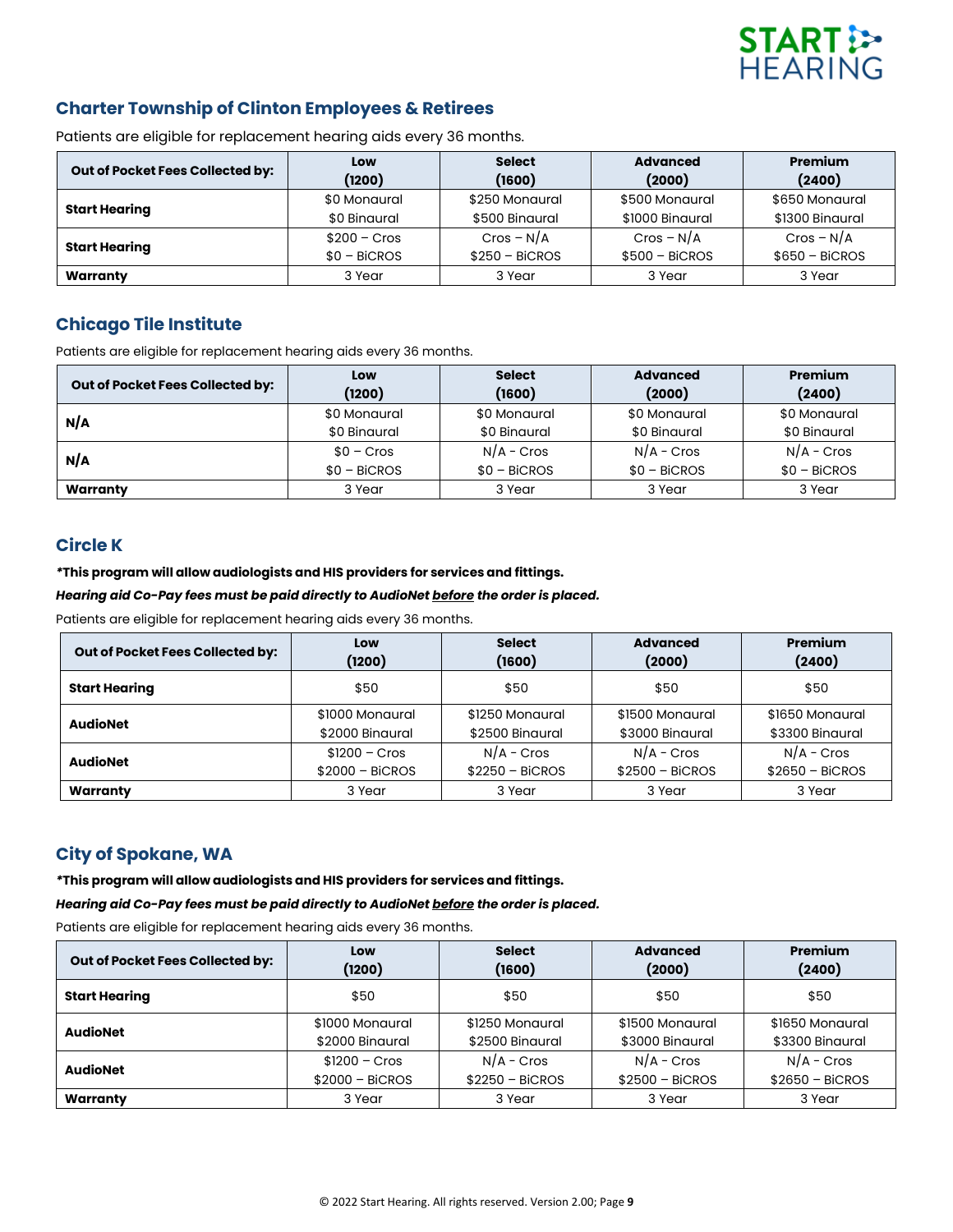

# **County of Kings, CA**

#### *\****This program will allow audiologists and HIS providers for services and fittings.**

#### *Hearing aid Co-Pay fees must be paid directly to AudioNet before the order is placed.*

Patients are eligible for replacement hearing aids every 36 months.

| Out of Pocket Fees Collected by: | Low              | <b>Select</b>    | <b>Advanced</b>  | Premium          |
|----------------------------------|------------------|------------------|------------------|------------------|
|                                  | (1200)           | (1600)           | (2000)           | (2400)           |
| <b>Start Hearing</b>             | \$50             | \$50             | \$50             | \$50             |
| <b>AudioNet</b>                  | \$1000 Monaural  | \$1250 Monaural  | \$1500 Monaural  | \$1650 Monaural  |
|                                  | \$2000 Binaural  | \$2500 Binaural  | \$3000 Binaural  | \$3300 Binaural  |
| <b>AudioNet</b>                  | $$1200 - Cross$  | $N/A$ - Cros     | $N/A$ - Cros     | $N/A$ - Cros     |
|                                  | $$2000 - BICROS$ | $$2250 - BICROS$ | $$2500 - BICROS$ | $$2650 - BICROS$ |
| Warranty                         | 3 Year           | 3 Year           | 3 Year           | 3 Year           |

# **Dawn Foods Employees & Dependents**

#### *\****This program will allow audiologists and HIS providers for services and fittings.**

#### *Hearing aid Co-Pay fees must be paid directly to AudioNet before the order is placed.*

Patients are eligible for replacement hearing aids every 36 months.

| Out of Pocket Fees Collected by: | Low              | <b>Select</b>    | <b>Advanced</b>  | Premium          |
|----------------------------------|------------------|------------------|------------------|------------------|
|                                  | (1200)           | (1600)           | (2000)           | (2400)           |
| <b>Start Hearing</b>             | \$50             | \$50             | \$50             | \$50             |
| <b>Start Hearing</b>             | \$50 per ear     | \$50 per ear     | \$50 per ear     | \$50 per ear     |
| <b>AudioNet</b>                  | \$950 Monaural   | \$1200 Monaural  | \$1450 Monaural  | \$1600 Monaural  |
|                                  | \$1900 Binaural  | \$2400 Binaural  | \$2900 Binaural  | \$3200 Binaural  |
| <b>AudioNet</b>                  | $$1150 - Cros$   | $N/A$ - Cros     | $N/A$ - Cros     | $N/A$ - Cros     |
|                                  | $$1900 - BICROS$ | $$2150 - BICROS$ | $$2400 - BICROS$ | $$2550 - BICROS$ |
| Warranty                         | 3 Year           | 3 Year           | 3 Year           | 3 Year           |

# **Detroit Manufacturing**

*\****This program will allow audiologists and HIS providers for services and fittings.**

#### *Hearing aid Co-Pay fees must be paid directly to AudioNet before the order is placed.*

| Out of Pocket Fees Collected by: | Low              | <b>Select</b>    | <b>Advanced</b>  | Premium          |
|----------------------------------|------------------|------------------|------------------|------------------|
|                                  | (1200)           | (1600)           | (2000)           | (2400)           |
| <b>Start Hearing</b>             | \$50             | \$50             | \$50             | \$50             |
| <b>Start Hearing</b>             | \$50 per ear     | \$50 per ear     | \$50 per ear     | \$50 per ear     |
| <b>AudioNet</b>                  | \$950 Monaural   | \$1200 Monaural  | \$1450 Monaural  | \$1600 Monaural  |
|                                  | \$1900 Binaural  | \$2400 Binaural  | \$2900 Binaural  | \$3200 Binaural  |
| <b>AudioNet</b>                  | $$1150 - Cros$   | $N/A$ - Cros     | $N/A$ - Cros     | $N/A$ - Cros     |
|                                  | $$1900 - BICROS$ | $$2150 - BICROS$ | $$2400 - BICROS$ | $$2550 - BICROS$ |
| Warranty                         | 3 Year           | 3 Year           | 3 Year           | 3 Year           |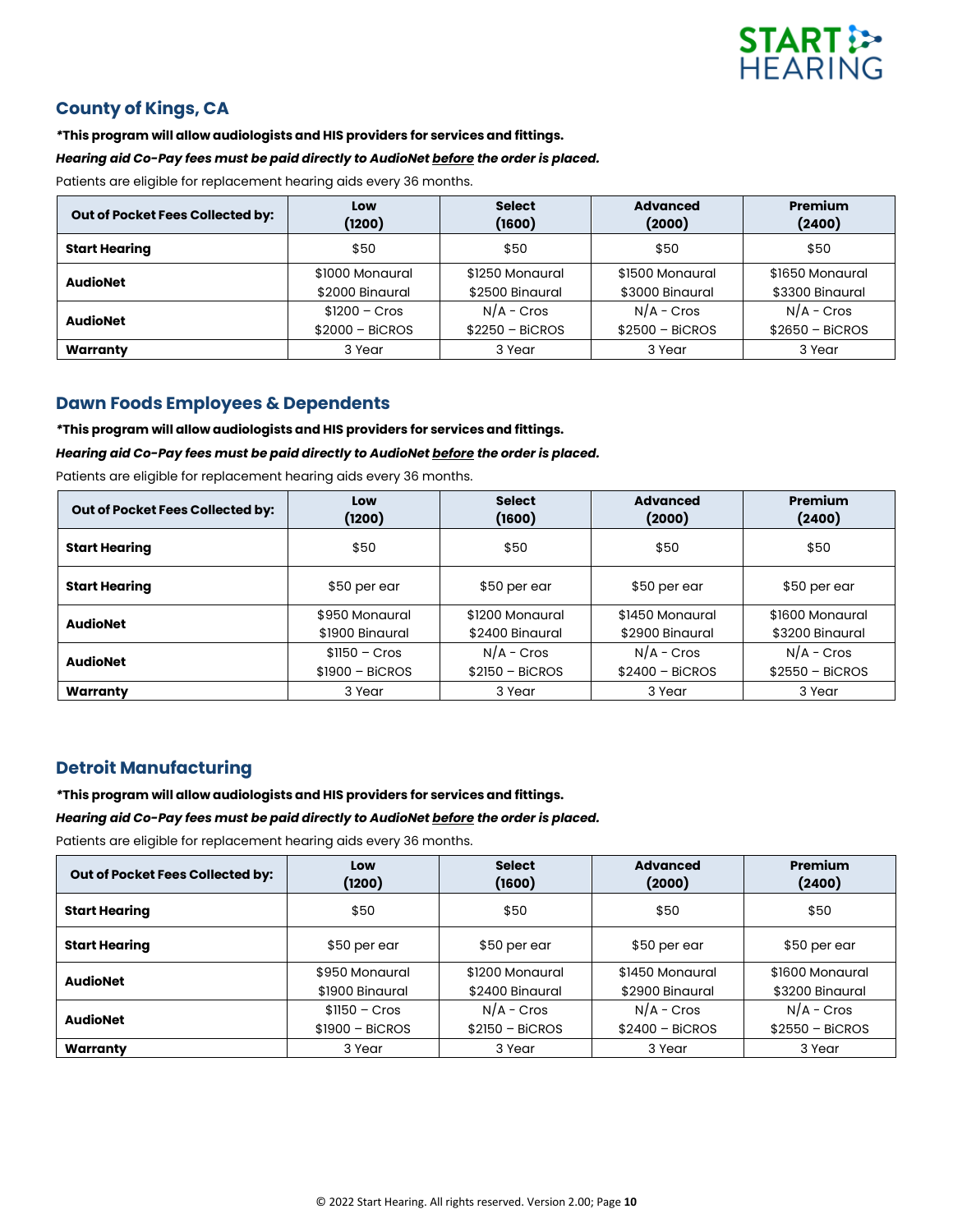

# **Geisinger Gold – D-SNP - Medicaid**

#### *\****This program will allow audiologists and HIS providers for services and fittings.**

Patients are eligible for replacement hearing aids every 36 months.

| Out of Pocket Fees Collected by: | Low<br>(1200) | <b>Select</b><br>(1600) | <b>Advanced</b><br>(2000) | Premium<br>(2400) |
|----------------------------------|---------------|-------------------------|---------------------------|-------------------|
|                                  | \$0 Monaural  | \$0 Monaural            | \$0 Monaural              | \$0 Monaural      |
| N/A                              | \$0 Binaural  | \$0 Binaural            | \$0 Binaural              | \$0 Binaural      |
| N/A                              | $$0 - Cros$   | $N/A$ – Cros            | $N/A$ – Cros              | $N/A$ – Cros      |
|                                  | $$0 - BICROS$ | $$0 - BICROS$           | $$0 - BICROS$             | $$0 - BICROS$     |
| Warranty                         | 3 Year        | 3 Year                  | 3 Year                    | 3 Year            |

# **Geisinger Gold – Medicare Advantage**

#### *\****This program will allow audiologists and HIS providers for services and fittings.**

Patients are eligible for replacement hearing aids every 36 months.

| Out of Pocket Fees Collected by: | Low<br>(1200)   | <b>Select</b><br>(1600) | <b>Advanced</b><br>(2000) | Premium<br>(2400) |
|----------------------------------|-----------------|-------------------------|---------------------------|-------------------|
| <b>Start Hearing</b>             | \$500 Monaural  | \$500 Monaural          | \$500 Monaural            | \$500 Monaural    |
|                                  | \$1000 Binaural | \$1000 Binaural         | \$1000 Binaural           | \$1000 Binaural   |
| <b>Start Hearing</b>             | $$500 - Cros$   | $N/A$ – Cros            | $N/A$ – Cros              | $N/A$ – Cros      |
|                                  | $$500 - BICROS$ | $$500 - BICROS$         | $$500 - BICROS$           | $$500 - BICROS$   |
| Warranty                         | 3 Year          | 3 Year                  | 3 Year                    | 3 Year            |

# **Great Lakes Fishery Commission**

Patients are eligible for replacement hearing aids every 36 months.

| Out of Pocket Fees Collected by: | Low<br>(1200)  | <b>Select</b><br>(1600) | <b>Advanced</b><br>(2000) | Premium<br>(2400) |
|----------------------------------|----------------|-------------------------|---------------------------|-------------------|
| <b>Start Hearing</b>             | \$0 Monaural   | \$0 Monaural            | \$0 Monaural              | \$0 Monaural      |
|                                  | \$50 Binaural  | \$550 Binaural          | \$1050 Binaural           | \$1350 Binaural   |
| <b>Start Hearing</b>             | $$0 - Cros$    | $N/A$ – Cros            | $N/A$ – Cros              | $N/A$ – Cros      |
|                                  | $$50 - BICROS$ | $$300 - BICROS$         | $$550 - BICROS$           | $$700 - BICROS$   |
| Warranty                         | 3 Year         | 3 Year                  | 3 Year                    | 3 Year            |

# **Italmatch Chemical**

| Out of Pocket Fees Collected by: | Low<br>(1200) | <b>Select</b><br>(1600) | <b>Advanced</b><br>(2000) | Premium<br>(2400) |
|----------------------------------|---------------|-------------------------|---------------------------|-------------------|
| <b>Start Hearing</b>             | \$0 Monaural  | \$250 Monaural          | \$500 Monaural            | \$650 Monaural    |
|                                  | \$0 Binaural  | \$500 Binaural          | \$1000 Binaural           | \$1300 Binaural   |
| <b>Start Hearing</b>             | $$0 - Cross$  | $N/A$ – Cros            | $N/A$ – Cros              | $N/A$ – Cros      |
|                                  | $$0 - BICROS$ | $$250 - BICROS$         | $$500 - BICROS$           | $$650 - BICROS$   |
| Warranty                         | 3 Year        | 3 Year                  | 3 Year                    | 3 Year            |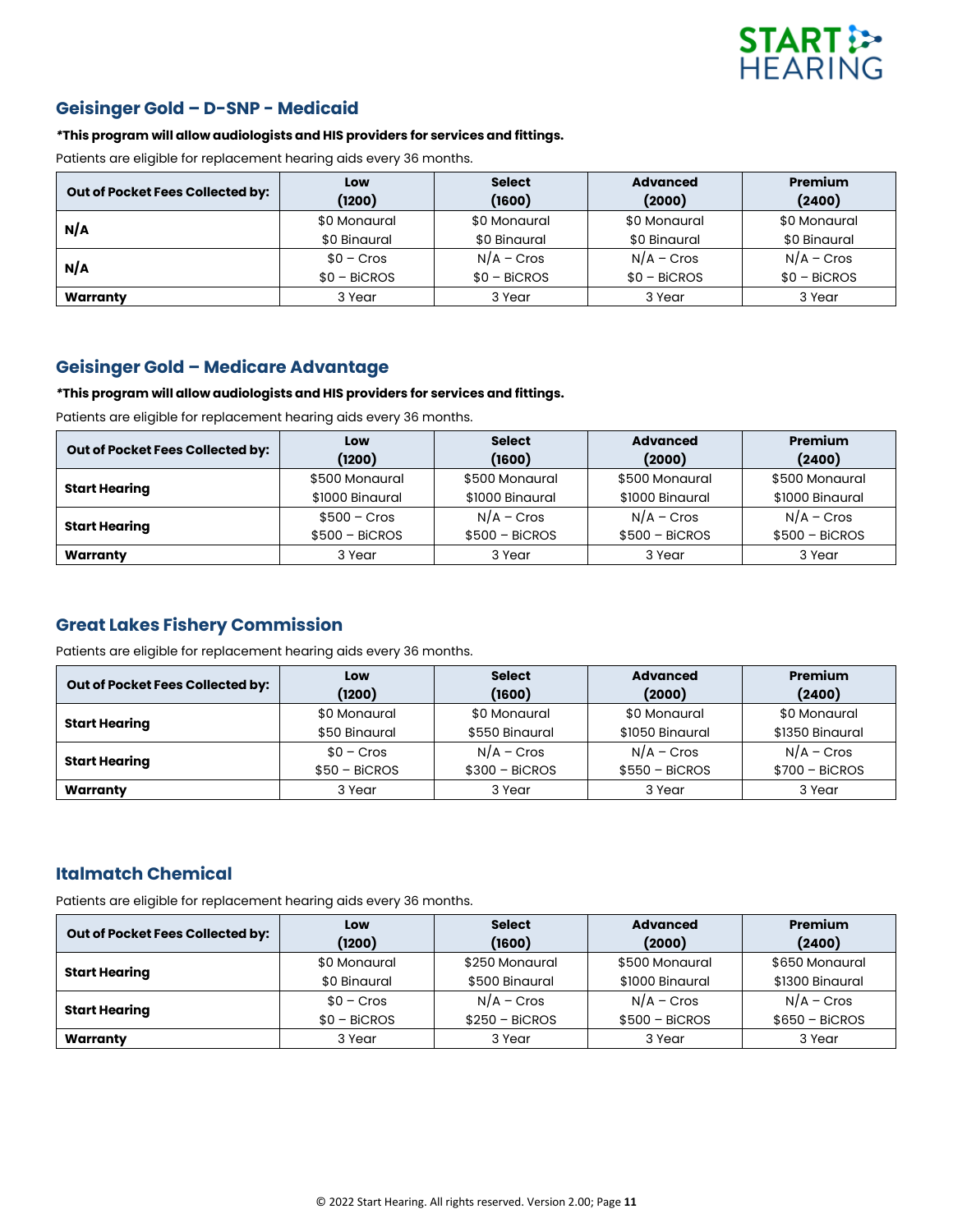

# **Macomb County Retirees**

Patients are eligible for replacement hearing aids every 36 months.

| Out of Pocket Fees Collected by: | Low<br>(1200)   | <b>Select</b><br>(1600) | <b>Advanced</b><br>(2000) | Premium<br>(2400) |
|----------------------------------|-----------------|-------------------------|---------------------------|-------------------|
|                                  | \$100 Monaural  | \$350 Monaural          | \$600 Monaural            | \$750 Monaural    |
| <b>Start Hearing</b>             | \$150 Binaural  | \$650 Binaural          | \$1150 Binaural           | \$1450 Binaural   |
| <b>Start Hearing</b>             | $$100 - Cross$  | $N/A$ – Cros            | $N/A$ – Cros              | $N/A$ – Cros      |
|                                  | $$150 - BICROS$ | $$400 - BICROS$         | $$650 - BICROS$           | $$800 - BICROS$   |
| Warranty                         | 3 Year          | 3 Year                  | 3 Year                    | 3 Year            |

# **Marlette Regional Hospital**

#### *\****This program will allow credentialed audiologists and HIS providers for services and fittings.**

#### *Hearing aid Co-Pay fees must be paid directly to AudioNet before the order is placed.*

Patients are eligible for replacement hearing aids every 36 months.

| Out of Pocket Fees Collected by: | Low              | <b>Select</b>    | <b>Advanced</b>  | Premium          |
|----------------------------------|------------------|------------------|------------------|------------------|
|                                  | (1200)           | (1600)           | (2000)           | (2400)           |
| <b>Start Hearing</b>             | \$50             | \$50             | \$50             | \$50             |
| <b>Start Hearing</b>             | \$50 per ear     | \$50 per ear     | \$50 per ear     | \$50 per ear     |
| <b>AudioNet</b>                  | \$950 Monaural   | \$1200 Monaural  | \$1450 Monaural  | \$1600 Monaural  |
|                                  | \$1900 Binaural  | \$2400 Binaural  | \$2900 Binaural  | \$3200 Binaural  |
| <b>AudioNet</b>                  | $$1150 - Cros$   | $N/A$ – Cros     | $N/A$ – Cros     | $N/A$ – Cros     |
|                                  | $$1900 - BICROS$ | $$2150 - BICROS$ | $$2400 - BICROS$ | $$2550 - BICROS$ |
| Warranty                         | 3 Year           | 3 Year           | 3 Year           | 3 Year           |

# **Massachusetts Rehabilitation Commission**

Patients are eligible for replacement hearing aids every 36 months.

| Out of Pocket Fees Collected by: | Low<br>(1200)       | <b>Select</b><br>(1600) | <b>Advanced</b><br>(2000) | Premium<br>(2400)   |
|----------------------------------|---------------------|-------------------------|---------------------------|---------------------|
| <b>Start Hearing</b>             | <b>TBD Monaural</b> | <b>TBD Monaural</b>     | <b>TBD Monaural</b>       | <b>TBD Monaural</b> |
|                                  | <b>TBD Binaural</b> | <b>TBD Binaural</b>     | <b>TBD Binaural</b>       | <b>TBD Binaural</b> |
| <b>Start Hearing</b>             | $TBD - Cros$        | $N/A$ – Cros            | $N/A$ – Cros              | $N/A$ – Cros        |
|                                  | TBD - BICROS        | TBD - BICROS            | TBD - BICROS              | TBD - BICROS        |
| Warranty                         | 3 Year              | 3 Year                  | 3 Year                    | 3 Year              |

*\*\*Out of pocket amounts are not standard and are specific to Massachusetts Rehabilitation Commission. AudioNet will advise the total dollar amount to collect from the patient at the time the authorization number is issued.*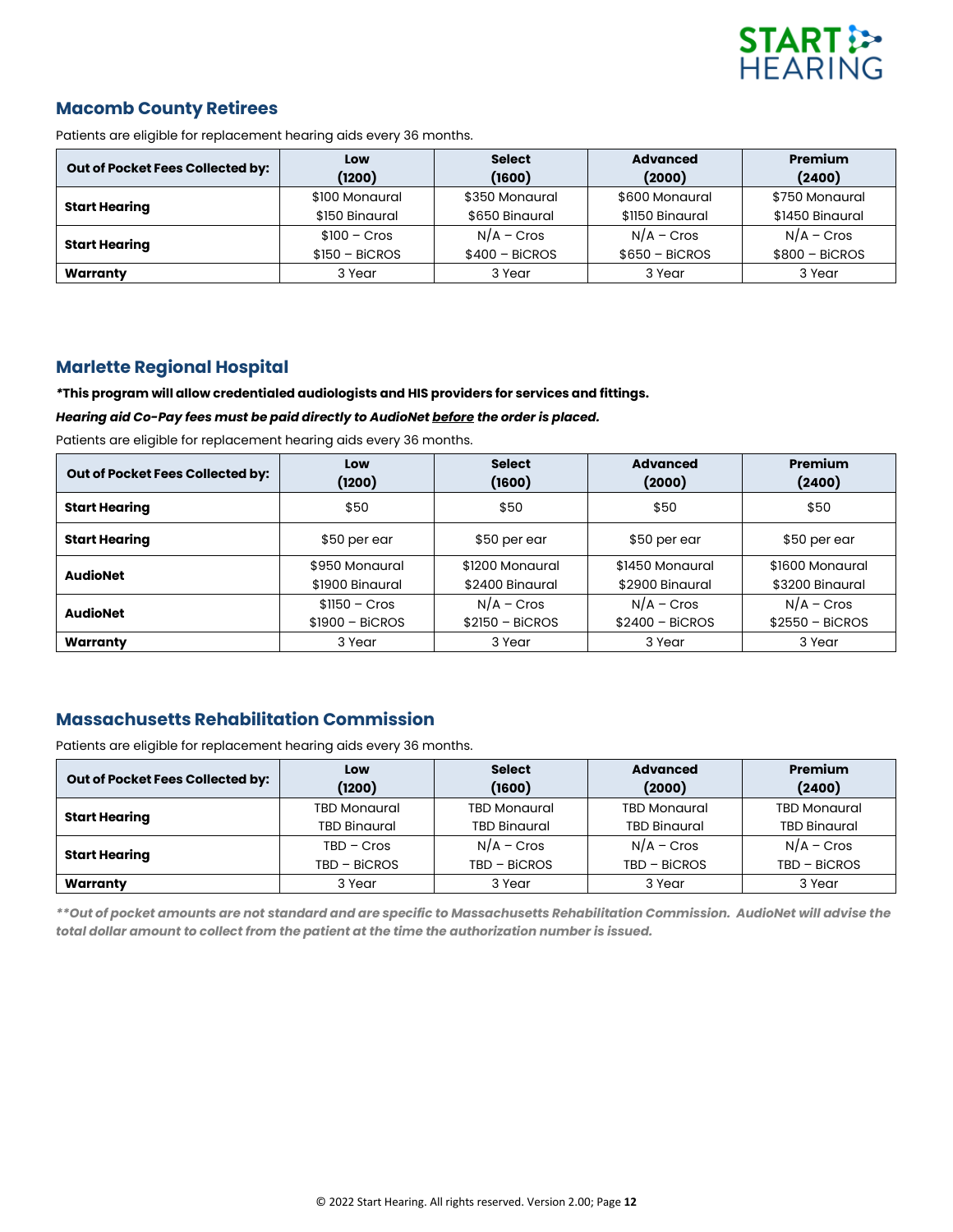

# **McKinley Properties**

Patients are eligible for replacement hearing aids every 36 months.

| Out of Pocket Fees Collected by: | Low<br>(1200)  | <b>Select</b><br>(1600) | <b>Advanced</b><br>(2000) | Premium<br>(2400) |
|----------------------------------|----------------|-------------------------|---------------------------|-------------------|
|                                  | \$50 Monaural  | \$300 Monaural          | \$550 Monaural            | \$700 Monaural    |
| <b>Start Hearing</b>             | \$50 Binaural  | \$550 Binaural          | \$1050 Binaural           | \$1350 Binaural   |
| <b>Start Hearing</b>             | $$250 - Cros$  | $N/A$ – Cros            | $N/A$ – Cros              | $N/A$ – Cros      |
|                                  | $$50 - BICROS$ | $$300 - BICROS$         | $$550 - BICROS$           | $$700 - BICROS$   |
| Warranty                         | 3 Year         | 3 Year                  | 3 Year                    | 3 Year            |

# **Meridian Complete - Medicaid**

Patients are eligible for replacement hearing aids every 60 months (5 years).

| Out of Pocket Fees Collected by: | Low<br>(1200)                | <b>Select</b><br>(1600) | Advanced<br>(2000) | Premium<br>(2400) |
|----------------------------------|------------------------------|-------------------------|--------------------|-------------------|
| N/A                              | \$0 Monaural<br>\$0 Binaural | Not Available           | Not Available      | Not Available     |
| N/A                              | $$0 - Cross$                 | Not Available           | Not Available      | Not Available     |
| Warranty                         | 5 Year                       | N/A                     | N/A                | N/A               |

\*BiCROS is not available on this limited contract.

# **Michigan Complete Health**

Patients are eligible for replacement hearing aids every 60 months (5 years).

| <b>Out of Pocket Fees Collected by:</b> | Low<br>(1200)                | <b>Select</b><br>(1600) | Advanced<br>(2000) | Premium<br>(2400) |
|-----------------------------------------|------------------------------|-------------------------|--------------------|-------------------|
| N/A                                     | \$0 Monaural<br>\$0 Binaural | Not Available           | Not Available      | Not Available     |
| N/A                                     | $$0 - Cross$                 | Not Available           | Not Available      | Not Available     |
| Warranty                                | 5 Year                       | N/A                     | N/A                | N/A               |

\*BiCROS is not available on this limited contract.

# **National Elevator Industry (NEI)**

| Out of Pocket Fees Collected by: | Low<br>(1200) | <b>Select</b><br>(1600) | <b>Advanced</b><br>(2000) | Premium<br>(2400) |
|----------------------------------|---------------|-------------------------|---------------------------|-------------------|
| N/A                              | \$0 Monaural  | \$0 Monaural            | \$0 Monaural              | \$0 Monaural      |
|                                  | \$0 Binaural  | \$0 Binaural            | \$0 Binaural              | \$0 Binaural      |
| N/A                              | $$0 - Cros$   | $N/A$ – Cros            | $N/A$ – Cros              | $N/A$ – Cros      |
|                                  | $$0 - BICROS$ | $$0 - BICROS$           | $$0 - BICROS$             | $$0 - BICROS$     |
| Warranty                         | 3 Year        | 3 Year                  | 3 Year                    | 3 Year            |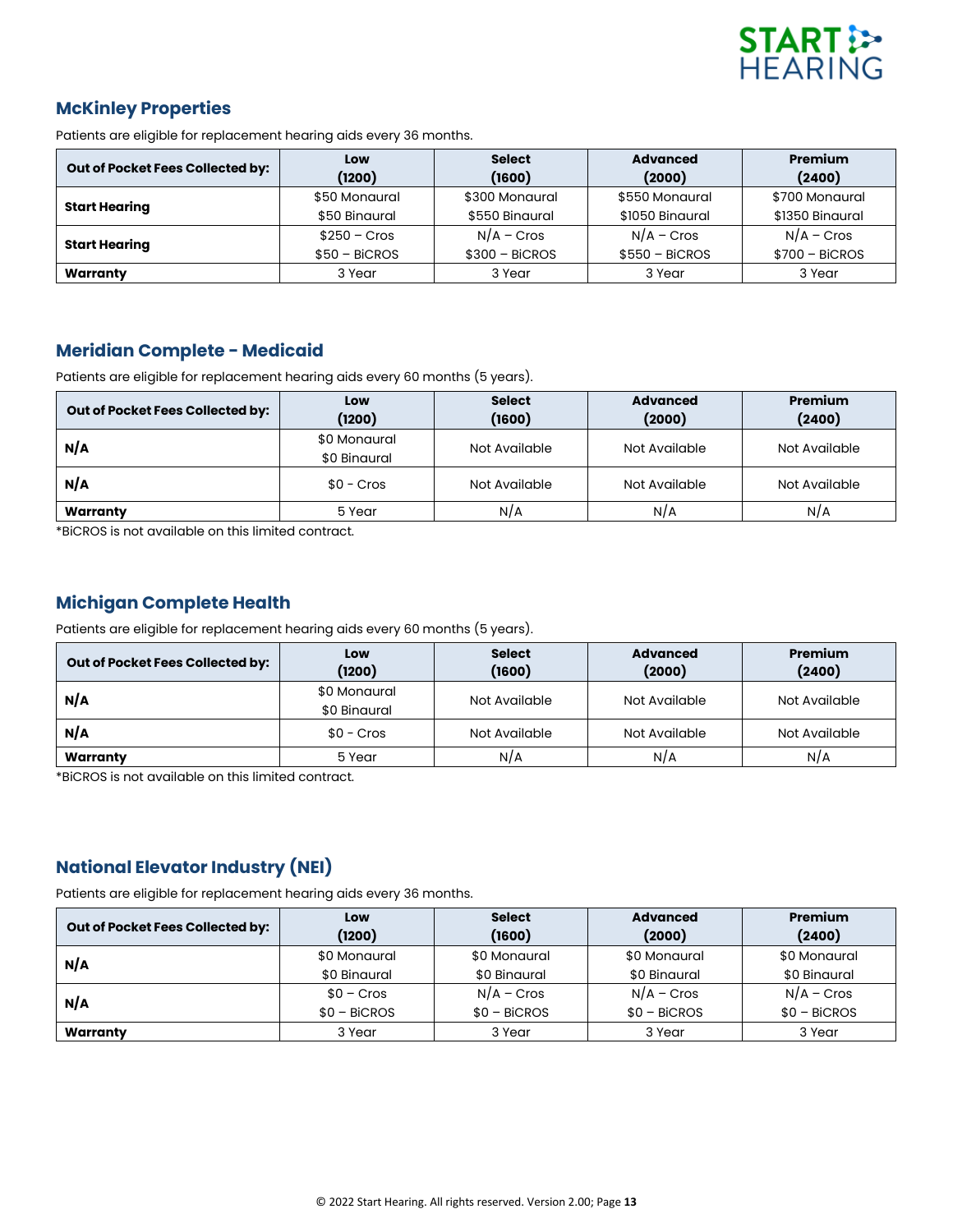

# **Northeast Regional Council of Carpenters**

#### *\****This program will allow audiologists and HIS providers for services and fittings.**

#### *Hearing aid Co-Pay fees must be paid directly to AudioNet before the order is placed.*

Patients are eligible for replacement hearing aids every 36 months.

| Out of Pocket Fees Collected by: | Low              | <b>Select</b>    | <b>Advanced</b>  | Premium          |  |
|----------------------------------|------------------|------------------|------------------|------------------|--|
|                                  | (1200)           | (1600)           | (2000)           | (2400)           |  |
| \$50<br><b>Start Hearing</b>     |                  | \$50             | \$50             | \$50             |  |
| <b>AudioNet</b>                  | \$1000 Monaural  | \$1250 Monaural  | \$1500 Monaural  | \$1650 Monaural  |  |
|                                  | \$2000 Binaural  | \$2500 Binaural  | \$3000 Binaural  | \$3300 Binaural  |  |
| <b>AudioNet</b>                  | $$1200 - Cross$  | $N/A$ – Cros     | $N/A$ – Cros     | $N/A$ – Cros     |  |
|                                  | $$2000 - BICROS$ | $$2250 - BICROS$ | $$2500 - BICROS$ | $$2650 - BICROS$ |  |
| Warranty                         | 3 Year           | 3 Year           | 3 Year           | 3 Year           |  |

# **South Dakota Vocational Rehab**

Patients are eligible for replacement hearing aids every 36 months.

| Out of Pocket Fees Collected by: | Low<br>(1200)       | <b>Select</b><br>(1600) | <b>Advanced</b><br>(2000) | Premium<br>(2400)   |
|----------------------------------|---------------------|-------------------------|---------------------------|---------------------|
|                                  | <b>TBD Monaural</b> | <b>TBD Monaural</b>     | <b>TBD Monaural</b>       | <b>TBD Monaural</b> |
| <b>Start Hearing</b>             | <b>TBD Binaural</b> | <b>TBD Binaural</b>     | <b>TBD Binaural</b>       | <b>TBD Binaural</b> |
|                                  | $TBD - Cross$       | $N/A$ – Cros            | $N/A$ – Cros              | $N/A$ – Cros        |
| <b>Start Hearing</b>             | TBD - BICROS        | TBD - BICROS            | TBD - BICROS              | TBD - BICROS        |
| Warranty                         | 3 Year              | 3 Year                  | 3 Year                    | 3 Year              |

*\*\*Out of pocket amounts are not standard and are specific to each South Dakota Vocational Rehab patient. AudioNet will advise the total dollar amount to collect from the patient at the time the second authorization number is issued.*

# **Teamsters – Ohio Contractors Association Health & Welfare Fund**

#### *\****This program will allow audiologists and HIS providers for services and fittings.**

| Out of Pocket Fees Collected by: | Low<br>(1200) | <b>Select</b><br>(1600) | <b>Advanced</b><br>(2000) | Premium<br>(2400) |
|----------------------------------|---------------|-------------------------|---------------------------|-------------------|
| N/A                              | \$0 Monaural  | \$0 Monaural            | \$0 Monaural              | \$0 Monaural      |
|                                  | \$0 Binaural  | \$0 Binaural            | \$0 Binaural              | \$0 Binaural      |
| N/A                              | $$0 - Cros$   | $N/A$ – Cros            | $N/A$ – Cros              | $N/A$ – Cros      |
|                                  | $$0 - BICROS$ | $$0 - BICROS$           | $$0 - BICROS$             | $$0 - BICROS$     |
| Warranty                         | 3 Year        | 3 Year                  | 3 Year                    | 3 Year            |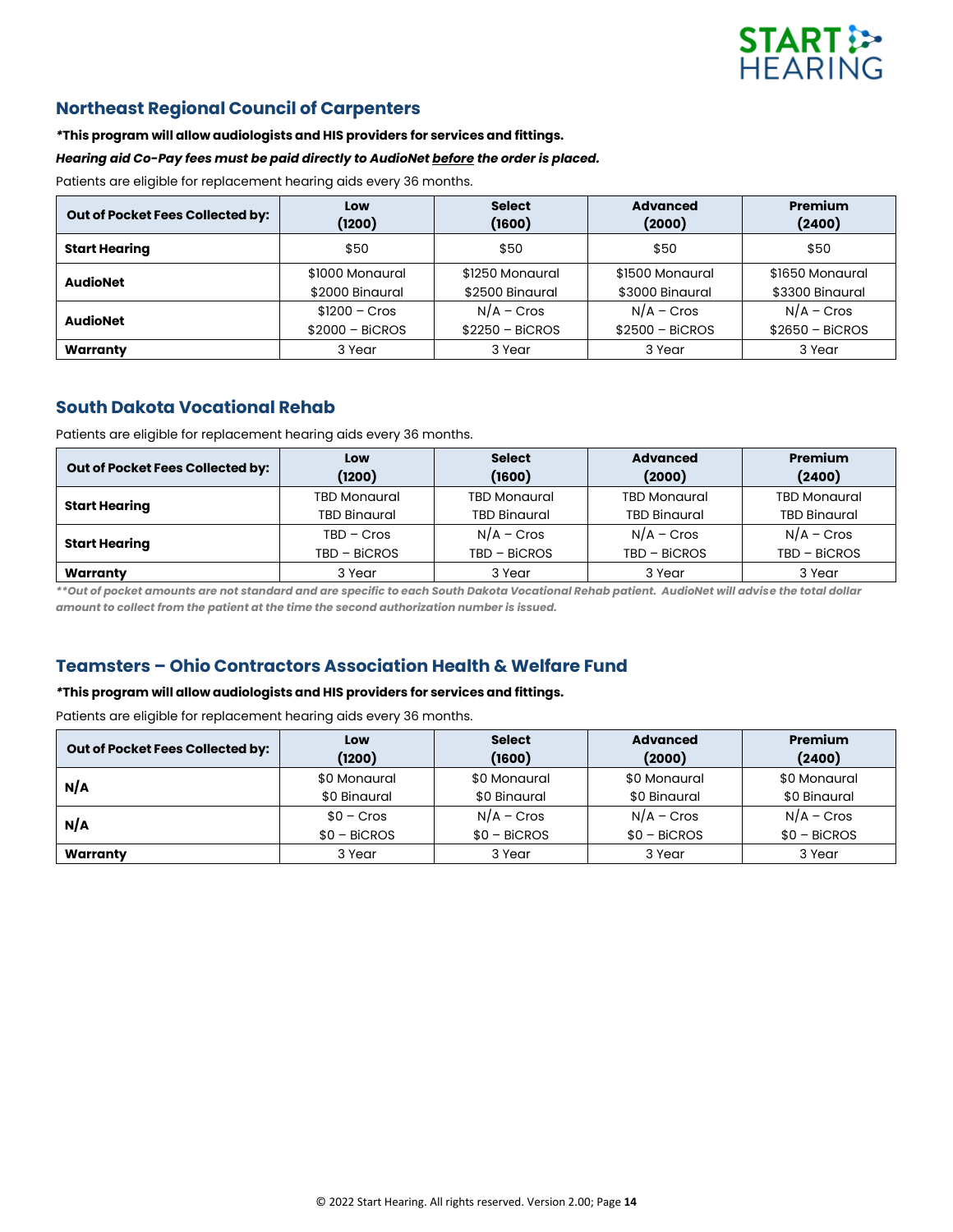

# **YKK Dependents**

*\****This program will allow credentialed audiologists and HIS providers for services and fittings.**

*Hearing aid Co-Pay fees must be paid directly to AudioNet before the order is placed.* 

Patients are eligible for replacement hearing aids every 36 months.

| Out of Pocket Fees Collected by: | Low              | <b>Select</b>    | <b>Advanced</b>  | Premium          |
|----------------------------------|------------------|------------------|------------------|------------------|
|                                  | (1200)           | (1600)           | (2000)           | (2400)           |
| <b>Start Hearing</b>             | \$50             | \$50             | \$50             | \$50             |
| <b>Start Hearing</b>             | \$50 per ear     | \$50 per ear     | \$50 per ear     | \$50 per ear     |
| <b>AudioNet</b>                  | \$950 Monaural   | \$1200 Monaural  | \$1450 Monaural  | \$1600 Monaural  |
|                                  | \$1900 Binaural  | \$2400 Binaural  | \$2900 Binaural  | \$3200 Binaural  |
| <b>AudioNet</b>                  | $$1050 - Cross$  | $N/A$ – Cros     | $N/A$ – Cros     | $N/A$ – Cros     |
|                                  | $$1750 - BICROS$ | $$2000 - BICROS$ | $$2250 - BICROS$ | $$2400 - BICROS$ |
| Warranty                         | 3 Year           | 3 Year           | 3 Year           | 3 Year           |

# **YKK Employees**

#### *\****This program will allow credentialed audiologists and HIS providers for services and fittings.**

#### *Hearing aid Co-Pay fees must be paid directly to AudioNet before the order is placed.*

Patients are eligible for replacement hearing aids every 36 months.

| Out of Pocket Fees Collected by: | Low              | <b>Select</b>    | <b>Advanced</b>  | Premium          |
|----------------------------------|------------------|------------------|------------------|------------------|
|                                  | (1200)           | (1600)           | (2000)           | (2400)           |
| <b>AudioNet</b>                  | \$850 Monaural   | \$1100 Monaural  | \$1350 Monaural  | \$1500 Monaural  |
|                                  | \$1650 Binaural  | \$2150 Binaural  | \$2650 Binaural  | \$2950 Binaural  |
| <b>AudioNet</b>                  | $$1050 - Cross$  | $N/A$ – Cros     | $N/A$ – Cros     | $N/A$ – Cros     |
|                                  | $$1650 - BICROS$ | $$1900 - BICROS$ | $$2150 - BICROS$ | $$2300 - BICROS$ |
| Warranty                         | 3 Year           | 3 Year           | 3 Year           | 3 Year           |

# **YKK Tape Craft Corporation Employees & Dependents**

*\****This program will allow credentialed audiologists and HIS providers for services and fittings.**

*Hearing aid Co-Pay fees must be paid directly to AudioNet before the order is placed.* 

| Out of Pocket Fees Collected by: | Low              | <b>Select</b>    | <b>Advanced</b>  | Premium          |
|----------------------------------|------------------|------------------|------------------|------------------|
|                                  | (1200)           | (1600)           | (2000)           | (2400)           |
| <b>Start Hearing</b>             | \$50             | \$50             | \$50             | \$50             |
| <b>Start Hearing</b>             | \$50 per ear     | \$50 per ear     | \$50 per ear     | \$50 per ear     |
| <b>AudioNet</b>                  | \$950 Monaural   | \$1200 Monaural  | \$1450 Monaural  | \$1600 Monaural  |
|                                  | \$1900 Binaural  | \$2400 Binaural  | \$2900 Binaural  | \$3200 Binaural  |
| <b>AudioNet</b>                  | $$1050 - Cross$  | $N/A$ – Cros     | $N/A$ – Cros     | $N/A$ – Cros     |
|                                  | $$1750 - BICROS$ | $$2000 - BICROS$ | $$2250 - BICROS$ | $$2400 - BICROS$ |
| Warranty                         | 3 Year           | 3 Year           | 3 Year           | 3 Year           |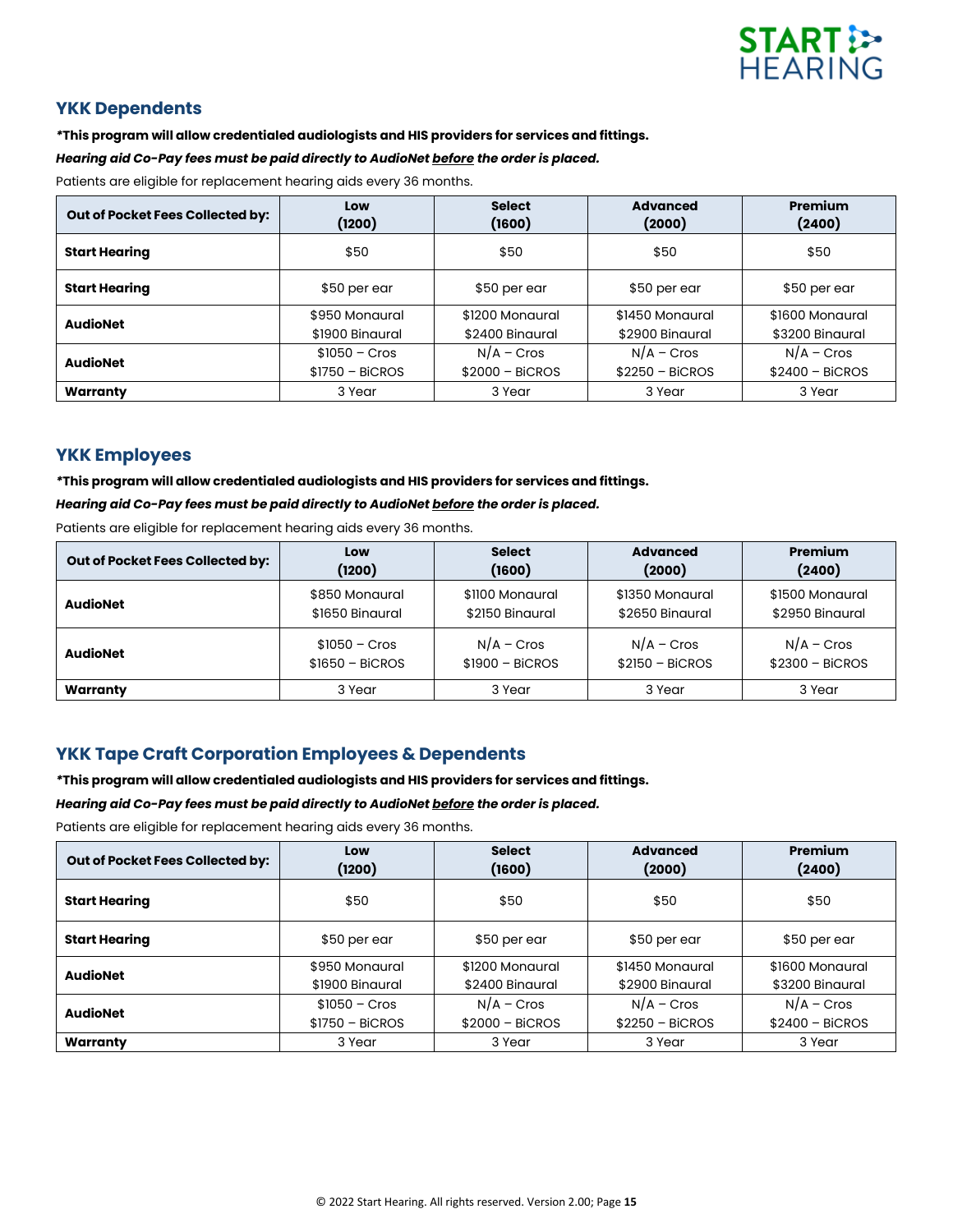

# **Available Products – Current Groups**

|                                 | <b>Starkey</b>                                                                                                                                                                                                   |                                                                                                                                                                                                                     | AUDIBEL.                                                                                                                                                                |                                                                                                                                                                                                            |
|---------------------------------|------------------------------------------------------------------------------------------------------------------------------------------------------------------------------------------------------------------|---------------------------------------------------------------------------------------------------------------------------------------------------------------------------------------------------------------------|-------------------------------------------------------------------------------------------------------------------------------------------------------------------------|------------------------------------------------------------------------------------------------------------------------------------------------------------------------------------------------------------|
| 2400<br>$\mathbf{I}$<br>Premium | Evolv AI 2400 ITE Rechargeable<br>Evolv AI 2400 HS Rechargeable<br>Evolv AI 2400 ITC Rechargeable<br>Evolv AI 2400 RIC Rechargeable*<br>Evolv AI 2400 BTE Rechargeable<br>Picasso i2400 ITC<br>Picasso I2400 ITE | Evolv AI 2400 CIC<br>Evolv AI 2400 NW CIC 312<br>Evolv AI 2400 NW CIC 10<br>Evolv AI 2400 NW IIC 10<br>Evolv AI 2400 BTE 13*<br>Evolv AI 2400 BTE 13 Power Plus<br>Evolv AI 2400 mRIC 312<br>Evolv AI 2400 RIC 312* | Arc AI 2400 ITE Rechargeable<br>Arc Al 2400 ITC Rechargeable<br>Arc Al 2400 RIC Rechargeable*<br>Arc Al 2400 BTE Rechargeable<br>Davinci i2400 ITC<br>Davinci i2400 ITE | <b>Arc AI 2400 CIC</b><br>Arc AI 2400 NW CIC 312<br>Arc AI 2400 NW CIC 10<br>Arc AI 2400 NW IIC 10<br>Arc AI 2400 BTE 13*<br>Arc AI 2400 BTE 13 Power Plus<br>Arc AI 2400 mRIC 312<br>Arc AI 2400 RIC 312* |
| 2000<br>Advanced-               | Evolv AI 2000 ITE Rechargeable<br>Evolv AI 2000 HS Rechargeable<br>Evolv AI 2000 ITC Rechargeable<br>Evolv AI 2000 RIC Rechargeable*<br>Evolv AI 2000 BTE Rechargeable<br>Picasso i2000 ITC<br>Picasso I2000 ITE | Evolv AI 2000 CIC<br>Evoly AI 2000 NW CIC 312<br>Evolv AI 2000 NW CIC 10<br>Evolv AI 2000 BTE 13*<br>Evoly AI 2000 BTE 13 Power Plus<br><b>Evolv AI 2000 mRIC 312</b><br>Evolv AI 2000 RIC 312*                     | Arc AI 2000 ITE Rechargeable<br>Arc AI 2000 ITC Rechargeable<br>Arc Al 2000 RIC Rechargeable*<br>Arc AI 2.00 BTE Rechargeable<br>Davinci i2000 ITC<br>Davinci i2000 ITE | <b>Arc AI 2000 CIC</b><br>Arc AI 2000 NW CIC 312<br>Arc AI 2000 NW CIC 10<br>Arc AI 2000 BTE 13*<br>Arc AI 2000 BTE 13 Power Plus<br>Arc AI 2000 mRIC 312<br>Arc AI 2000 RIC 312*                          |
| Select-1600                     | Evolv AI 1600 ITE Rechargeable<br>Evolv AI 1600 HS Rechargeable<br>Evolv AI 1600 ITC Rechargeable<br>Evolv AI 1600 RIC Rechargeable*<br>Evolv AI 1600 BTE Rechargeable<br>Picasso i1600 ITC<br>Picasso I1600 ITE | Evolv AI 1600 CIC<br>Evolv AI 1600 NW CIC 312<br>Evolv AI 1600 NW CIC 10<br>Evolv AI 1600 BTE 13*<br>Evolv AI 1600 BTE 13 Power Plus<br>Evolv AI 1600 mRIC 312<br>Evolv AI 1600 RIC 312*                            | Arc AI 1600 ITE Rechargeable<br>Arc AI 1600 ITC Rechargeable<br>Arc AI 1600 RIC Rechargeable*<br>Arc AI 1600 BTE Rechargeable<br>Davinci i1600 ITC<br>Davinci i1600 ITE | <b>Arc AI 1600 CIC</b><br>Arc AI 1600 NW CIC 312<br>Arc AI 1600 NW CIC 10<br>Arc AI 1600 BTE 13*<br>Arc AI 1600 BTE 13 Power Plus<br>Arc AI 1600 mRIC 312<br>Arc AI 1600 RIC 312*                          |
| $-1200$<br>Low                  | Evolv AI 1200 ITE Rechargeable<br>Evolv AI 1200 HS Rechargeable<br>Evolv AI 1200 ITC Rechargeable<br>Evolv AI 1200 RIC Rechargeable*<br>Evolv AI 1200 BTE Rechargeable<br>Picasso il200 ITC<br>Picasso I1200 ITE | Evolv AI 1200 CIC<br>Evolv AI 1200 NW CIC 312<br>Evolv AI 1200 NW CIC 10<br>Evolv AI 1200 BTE 13*<br>Evolv AI 1200 BTE 13 Power Plus<br>Evolv AI 1200 mRIC 312<br>Evolv AI 1200 RIC 312*                            | Arc AI 1200 ITE Rechargeable<br>Arc AI 1200 ITC Rechargeable<br>Arc Al 1200 RIC Rechargeable*<br>Arc AI 1200 BTE Rechargeable<br>Davinci il200 ITC<br>Davinci il200 ITE | Arc Al 1200 CIC<br>Arc AI 1200 NW CIC 312<br>Arc AI 1200 NW CIC 10<br>Arc AI 1200 BTE 13*<br>Arc AI 1200 BTE 13 Power Plus<br>Arc Al 1200 mRIC 312<br>Arc AI 1200 RIC 312*                                 |

**\*Available in CROS/BICROS NOTE: Half Shell is not available for Audibel** 

# **Accessories are NOT covered through AudioNet.**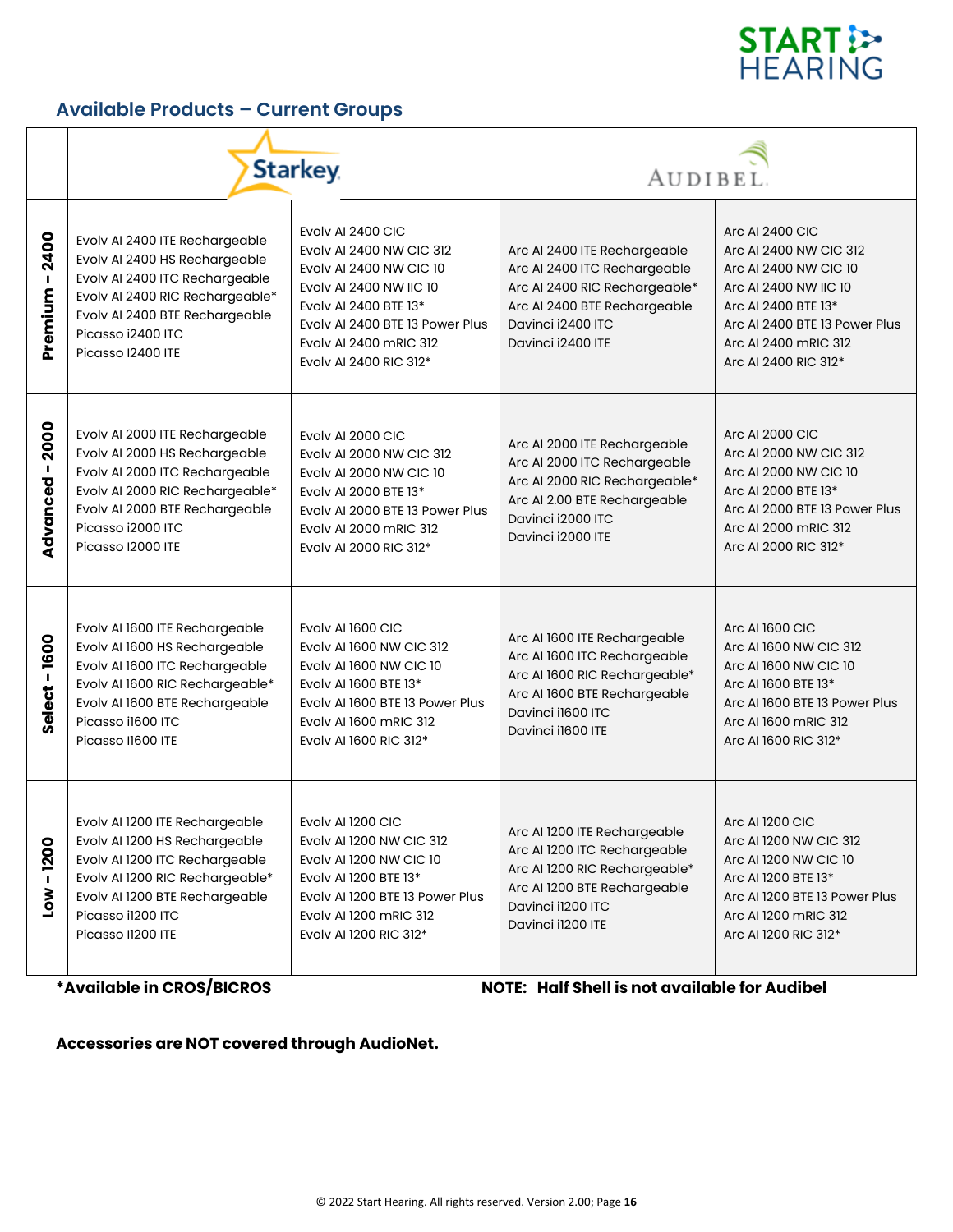

# **Available Products for all new groups starting 5/1/22**

|                                  |                                                                                                                                                                                                                  | <b>Starkey</b>                                                                                                                                                                                                      | AUDIBEL.                                                                                                                                                                |                                                                                                                                                                                                            |
|----------------------------------|------------------------------------------------------------------------------------------------------------------------------------------------------------------------------------------------------------------|---------------------------------------------------------------------------------------------------------------------------------------------------------------------------------------------------------------------|-------------------------------------------------------------------------------------------------------------------------------------------------------------------------|------------------------------------------------------------------------------------------------------------------------------------------------------------------------------------------------------------|
| 2400<br>$\mathbf{I}$<br>Premium  | Evolv AI 2400 ITE Rechargeable<br>Evolv AI 2400 HS Rechargeable<br>Evolv AI 2400 ITC Rechargeable<br>Evolv AI 2400 RIC Rechargeable*<br>Evolv AI 2400 BTE Rechargeable<br>Picasso i2400 ITC<br>Picasso I2400 ITE | Evolv AI 2400 CIC<br>Evoly AI 2400 NW CIC 312<br>Evoly AI 2400 NW CIC 10<br>Evolv AI 2400 NW IIC 10<br>Evolv AI 2400 BTE 13*<br>Evoly AI 2400 BTE 13 Power Plus<br>Evolv AI 2400 mRIC 312<br>Evolv AI 2400 RIC 312* | Arc Al 2400 ITE Rechargeable<br>Arc Al 2400 ITC Rechargeable<br>Arc Al 2400 RIC Rechargeable*<br>Arc Al 2400 BTE Rechargeable<br>Davinci i2400 ITC<br>Davinci i2400 ITE | <b>Arc AI 2400 CIC</b><br>Arc AI 2400 NW CIC 312<br>Arc AI 2400 NW CIC 10<br>Arc AI 2400 NW IIC 10<br>Arc AI 2400 BTE 13*<br>Arc AI 2400 BTE 13 Power Plus<br>Arc AI 2400 mRIC 312<br>Arc AI 2400 RIC 312* |
| 2000<br>$\mathbf{I}$<br>Advanced | Evolv AI 2000 ITE Rechargeable<br>Evolv AI 2000 HS Rechargeable<br>Evolv AI 2000 ITC Rechargeable<br>Evolv AI 2000 RIC Rechargeable*<br>Evolv AI 2000 BTE Rechargeable<br>Picasso i2000 ITC<br>Picasso I2000 ITE | Evolv AI 2000 CIC<br><b>Evolv AI 2000 NW CIC 312</b><br><b>Evolv AI 2000 NW CIC 10</b><br>Evolv AI 2000 BTE 13*<br>Evolv AI 2000 BTE 13 Power Plus<br>Evolv AI 2000 mRIC 312<br>Evolv AI 2000 RIC 312*              | Arc AI 2000 ITE Rechargeable<br>Arc AI 2000 ITC Rechargeable<br>Arc Al 2000 RIC Rechargeable*<br>Arc Al 2.00 BTE Rechargeable<br>Davinci i2000 ITC<br>Davinci i2000 ITE | <b>Arc AI 2000 CIC</b><br>Arc AI 2000 NW CIC 312<br>Arc AI 2000 NW CIC 10<br>Arc AI 2000 BTE 13*<br>Arc AI 2000 BTE 13 Power Plus<br>Arc AI 2000 mRIC 312<br>Arc AI 2000 RIC 312*                          |
| 1600<br>Select-                  | Evolv AI 1600 ITE Rechargeable<br>Evolv AI 1600 HS Rechargeable<br>Evolv AI 1600 ITC Rechargeable<br>Evolv AI 1600 RIC Rechargeable*<br>Evolv AI 1600 BTE Rechargeable<br>Picasso i1600 ITC<br>Picasso I1600 ITE | Evolv AI 1600 CIC<br>Evolv AI 1600 NW CIC 312<br><b>Evolv AI 1600 NW CIC 10</b><br>Evolv AI 1600 BTE 13*<br>Evoly AI 1600 BTE 13 Power Plus<br>Evolv AI 1600 mRIC 312<br>Evolv AI 1600 RIC 312*                     | Arc AI 1600 ITE Rechargeable<br>Arc AI 1600 ITC Rechargeable<br>Arc Al 1600 RIC Rechargeable*<br>Arc AI 1600 BTE Rechargeable<br>Davinci i1600 ITC<br>Davinci i1600 ITE | <b>Arc AI 1600 CIC</b><br>Arc AI 1600 NW CIC 312<br>Arc AI 1600 NW CIC 10<br>Arc AI 1600 BTE 13*<br>Arc AI 1600 BTE 13 Power Plus<br>Arc AI 1600 mRIC 312<br>Arc AI 1600 RIC 312*                          |

# **Continued on next page…**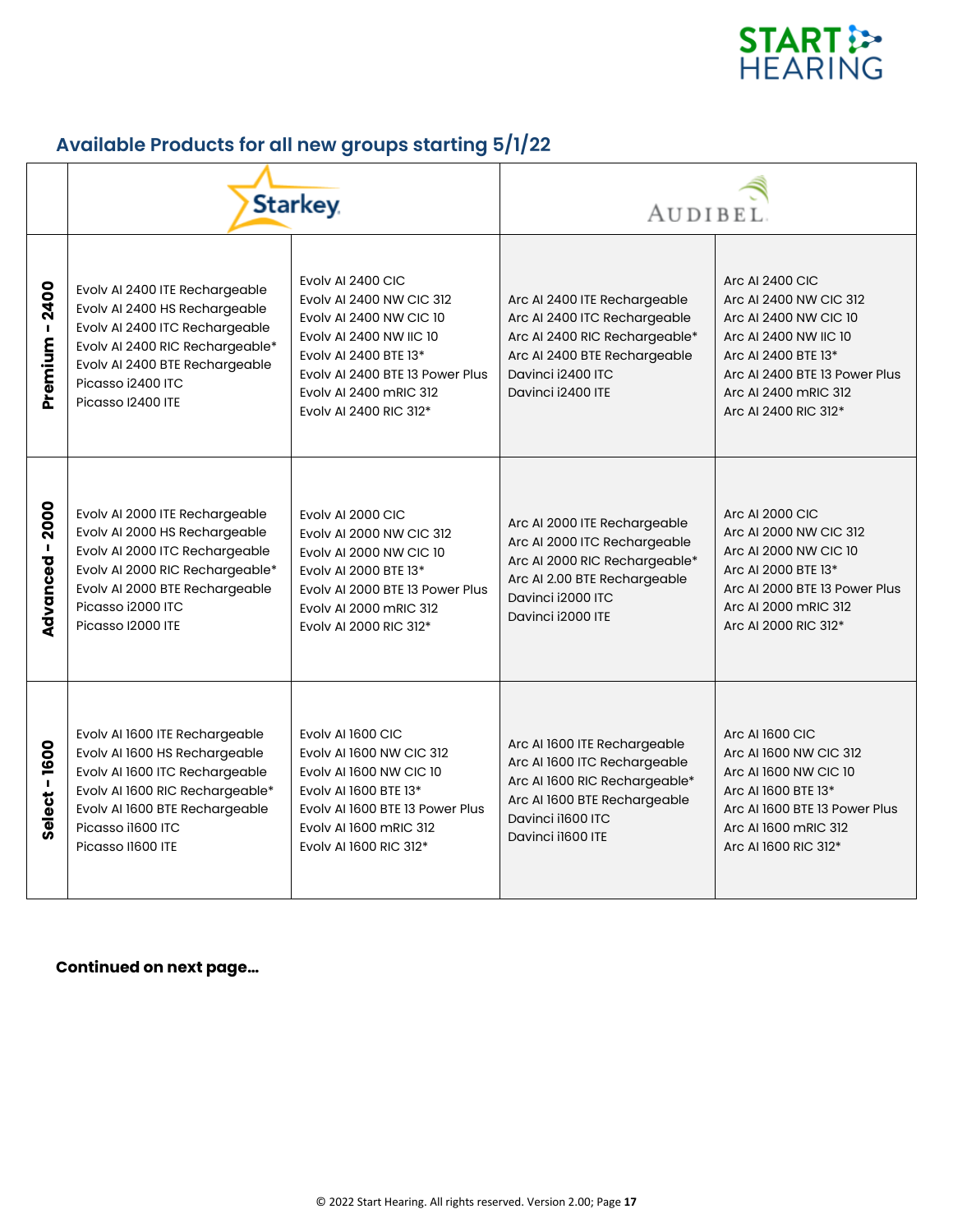

# **Available Products for all new groups starting 5/1/22 (continued)**

|                | <b>Starkey</b>                                                                                                                                                                                                   |                                                                                                                                                                                                        | AUDIBEL                                                                                                                                                                 |                                                                                                                                                                                   |
|----------------|------------------------------------------------------------------------------------------------------------------------------------------------------------------------------------------------------------------|--------------------------------------------------------------------------------------------------------------------------------------------------------------------------------------------------------|-------------------------------------------------------------------------------------------------------------------------------------------------------------------------|-----------------------------------------------------------------------------------------------------------------------------------------------------------------------------------|
| 1600<br>Select | Evolv AI 1200 ITE Rechargeable<br>Evolv AI 1200 HS Rechargeable<br>Evolv AI 1200 ITC Rechargeable<br>Evolv AI 1200 RIC Rechargeable*<br>Evolv AI 1200 BTE Rechargeable<br>Picasso il200 ITC<br>Picasso I1200 ITE | Evolv AI 1200 CIC<br><b>Evolv AI 1200 NW CIC 312</b><br><b>Evolv AI 1200 NW CIC 10</b><br>Evolv AI 1200 BTE 13*<br>Evoly AI 1200 BTE 13 Power Plus<br>Evolv AI 1200 mRIC 312<br>Evolv AI 1200 RIC 312* | Arc AI 1600 ITE Rechargeable<br>Arc AI 1600 ITC Rechargeable<br>Arc Al 1600 RIC Rechargeable*<br>Arc AI 1600 BTE Rechargeable<br>Davinci i1600 ITC<br>Davinci i1600 ITE | Arc AI 1600 CIC<br>Arc AI 1600 NW CIC 312<br>Arc AI 1600 NW CIC 10<br>Arc AI 1600 BTE 13*<br>Arc AI 1600 BTE 13 Power Plus<br>Arc AI 1600 mRIC 312<br>Arc AI 1600 RIC 312*        |
| 1600<br>Select | Evolv AI 1000 ITE Rechargeable<br>Evolv AI 1000 HS Rechargeable<br>Evolv AI 1000 ITC Rechargeable<br>Evolv AI 1000 RIC Rechargeable*<br>Evolv AI 1000 BTE Rechargeable<br>Picasso i1000 ITC<br>Picasso I1000 ITE | Evolv AI 1000 CIC<br>Evolv AI 1000 NW CIC 312<br><b>Evolv AI 1000 NW CIC 10</b><br>Evolv AI 1000 BTE 13*<br>Evoly AI 1000 BTE 13 Power Plus<br>Evolv AI 1000 mRIC 312<br>Evolv AI 1000 RIC 312*        | Arc AI 1000 ITE Rechargeable<br>Arc AI 1000 ITC Rechargeable<br>Arc AI 1000 RIC Rechargeable*<br>Arc AI 1000 BTE Rechargeable<br>Davinci i1000 ITC<br>Davinci i1000 ITE | <b>Arc AI 1000 CIC</b><br>Arc AI 1000 NW CIC 312<br>Arc AI 1000 NW CIC 10<br>Arc AI 1000 BTE 13*<br>Arc AI 1000 BTE 13 Power Plus<br>Arc AI 1000 mRIC 312<br>Arc AI 1000 RIC 312* |

**\*Available in CROS/BICROS NOTE: Half Shell is not available for Audibel** 

**Accessories are NOT covered through AudioNet.**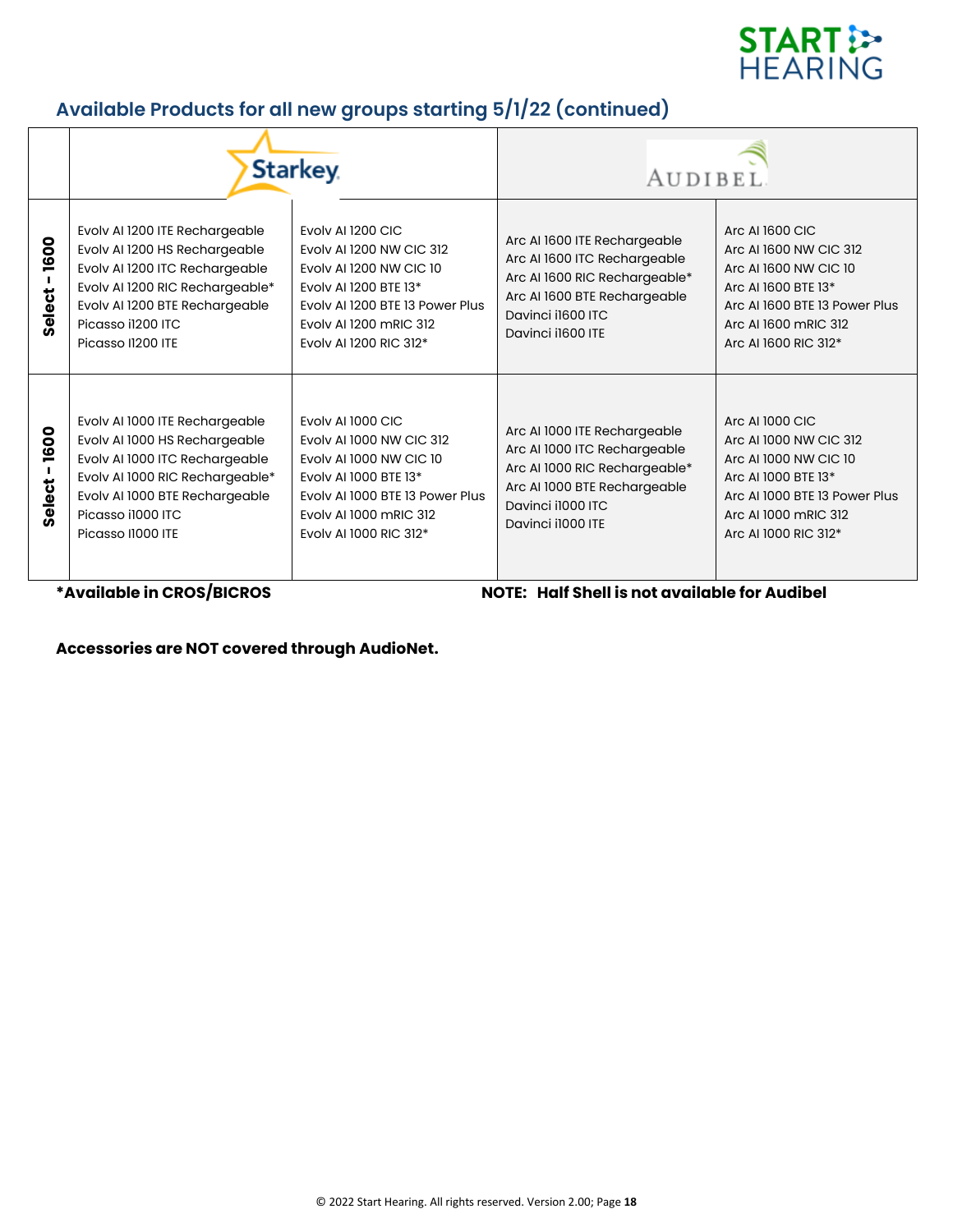

# **Products for the following group are limited to the Low technology hearing aids:**

- Meridian Complete Medicaid
- Michigan Complete Health

# **Available Products – Limited Groups**

|                   | <b>Starkey</b>                                                                                                                                                                                                                                                                                                                                                                                                | AUDIBEL                                                                                                                                                                                                                                                                                                                                                      |
|-------------------|---------------------------------------------------------------------------------------------------------------------------------------------------------------------------------------------------------------------------------------------------------------------------------------------------------------------------------------------------------------------------------------------------------------|--------------------------------------------------------------------------------------------------------------------------------------------------------------------------------------------------------------------------------------------------------------------------------------------------------------------------------------------------------------|
| 1200<br>J.<br>Low | Evolv AI 1200 ITE Rechargeable<br>Evolv AI 1200 HS Rechargeable<br>Evolv AI 1200 ITC Rechargeable<br>Evolv AI 1200 RIC Rechargeable*<br>Evolv AI 1200 BTE Rechargeable<br>Evolv AI 1200 CIC<br>Evolv AI 1200 NW CIC 312<br>Evolv AI 1200 NW CIC 10<br>Evolv AI 1200 BTE 13*<br>Evoly AI 1200 BTE 13 Power Plus<br>Evoly AI 1200 mRIC 312<br>Evolv AI 1200 RIC 312*<br>Picasso il 200 ITC<br>Picasso I1200 ITE | Arc AI 1200 ITE Rechargeable<br>Arc AI 1200 ITC Rechargeable<br>Arc AI 1200 RIC Rechargeable*<br>Arc AI 1200 BTE Rechargeable<br><b>Arc AI 1200 CIC</b><br>Arc AI 1200 NW CIC 312<br>Arc AI 1200 NW CIC 10<br>Arc AI 1200 BTE 13*<br>Arc AI 1200 BTE 13 Power Plus<br>Arc AI 1200 mRIC 312<br>Arc AI 1200 RIC 312*<br>Davinci il200 ITC<br>Davinci il200 ITE |

**\*Available in CROS only. BICROS is not available for these contracts**

**Accessories are NOT covered through AudioNet.**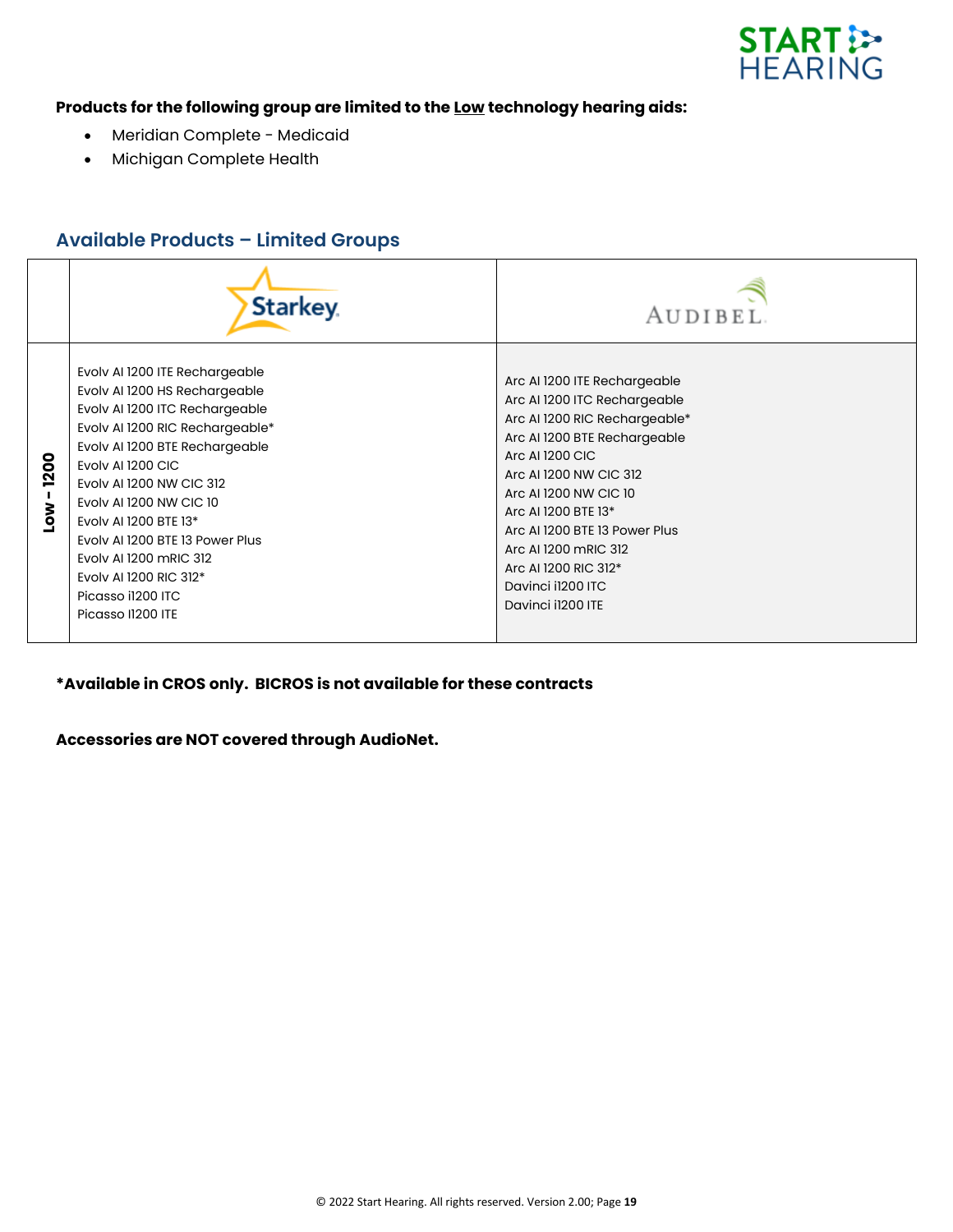

# **AudioNet Claim Worksheet**

| <b>Patient:</b>                                                                 | <b>Patient Date of Birth:</b>                                                                      |
|---------------------------------------------------------------------------------|----------------------------------------------------------------------------------------------------|
| <b>Address:</b>                                                                 | <b>AudioNet Given ID Number:</b>                                                                   |
| City, State, Zip:                                                               | <b>Authorization Number:</b>                                                                       |
| Phone:                                                                          | ICD-10 Diagnosis Code:                                                                             |
| <b>Gender of Patient:</b><br>Female<br>Male                                     |                                                                                                    |
|                                                                                 | <b>AudioNet Group (check)</b>                                                                      |
| Fiat Chrysler Active Employees<br><b>Detroit Manufacturing**</b><br>$\Box$<br>□ | Meridian Complete - Medicaid<br>□                                                                  |
| <b>GM Active Employees</b><br>$\Box$<br>П                                       | Great Lakes Fishery Commission<br>Michigan Complete Health<br>П                                    |
| <b>Cardinal Carryor Employees**</b><br>Geisinger Gold - DSNP<br>□<br>□          | National Elevator Industries (NEI)<br>П                                                            |
| <b>Carpenters H&amp;W Fund**</b><br>□<br>П                                      | <b>Northeast Regional Council of Carpenters**</b><br>Geisinger Gold - Medicare Advantage<br>$\Box$ |
| Charter Township of Clinton<br>Italmatch Chemical<br>□<br>П                     | Rancho Santiago Community College Dist.<br>□                                                       |
| Chicago Tile Institute<br><b>Macomb County Retirees</b><br>□<br>□               | South Dakota Vocational Rehab<br>П                                                                 |
| <b>Marlette Regional Hospital**</b><br>Circle K<br>□<br>П                       | Teamsters-Ohio Contractors Assoc H&W Fund<br>П                                                     |
| <b>City of Spokane, WA**</b><br>$\Box$<br>Ω                                     | Massachusetts Rehab Commission<br><b>YKK Dependents**</b><br>Ω                                     |
| <b>County of Kings, CA**</b><br>$\Box$<br>$\Box$                                | YKK Employees**<br>Massachusetts Rehab Commission<br>Ω                                             |
| <b>Dawn Foods Employees**</b><br><b>McKinley Properties</b><br>Ω<br>$\Box$      | <b>YKK Tape Craft Corporation**</b><br>□                                                           |

#### **Service Facility Information (Must list authorized servicing location)**

| <b>Audiologists Name:</b> | <b>Audiologists NPI:</b> |  |
|---------------------------|--------------------------|--|
| <b>Facility Name:</b>     | <b>Office NPI:</b>       |  |
| <b>Facility Address:</b>  | Tax ID:                  |  |
| City, State, Zip          | <b>Phone:</b>            |  |
| Contact Name C. Email:    |                          |  |

**Contact Name & Email:** 

#### **New Hearing Aid Claim Codes**

#### *If code is not checked, it will not be billed.*

- □ V5200 Cros Dispensing Fee
- V5240 Bi-Cros Dispensing Fee
- V5241 Monaural Dispensing Fee
- V5160 Binaural Dispensing Fee
- □ S0618 Audiometry for Hearing Aid Evaluation
	- o Service Date: \_\_\_\_\_\_\_\_\_\_\_\_\_\_\_\_\_\_\_\_\_
	- o Copy of the signed / dated audiogram must be included when billing this code.
- □ V5010 Assessment for Hearing aid
	- o Service date: \_\_\_\_\_\_\_\_\_\_\_\_\_\_\_\_\_\_\_\_\_\_
- □ V5020 Conformity Evaluation

**If impressions are being sent, DO NOT email paperwork separately. Please put all paperwork in the box with the impressions and send to Starkey – ATTN: Start Hearing**

**\*\*For this specific group, members MUST pay their hearing aid co-pay BEFORE the order is placed. Provider must call the appropriate phone number to have patient pay directly to AudioNet.**

• **Has the patient paid their fee to AudioNet?** 

**\_\_\_\_\_ YES \_\_\_\_\_ NO**

**Providers must call the appropriate AudioNet phone number to obtain the correct ID number and authorization number before any services are rendered.**

Email required paperwork to: [claims@starthearing.com](mailto:ahbclaims@starthearing.com)